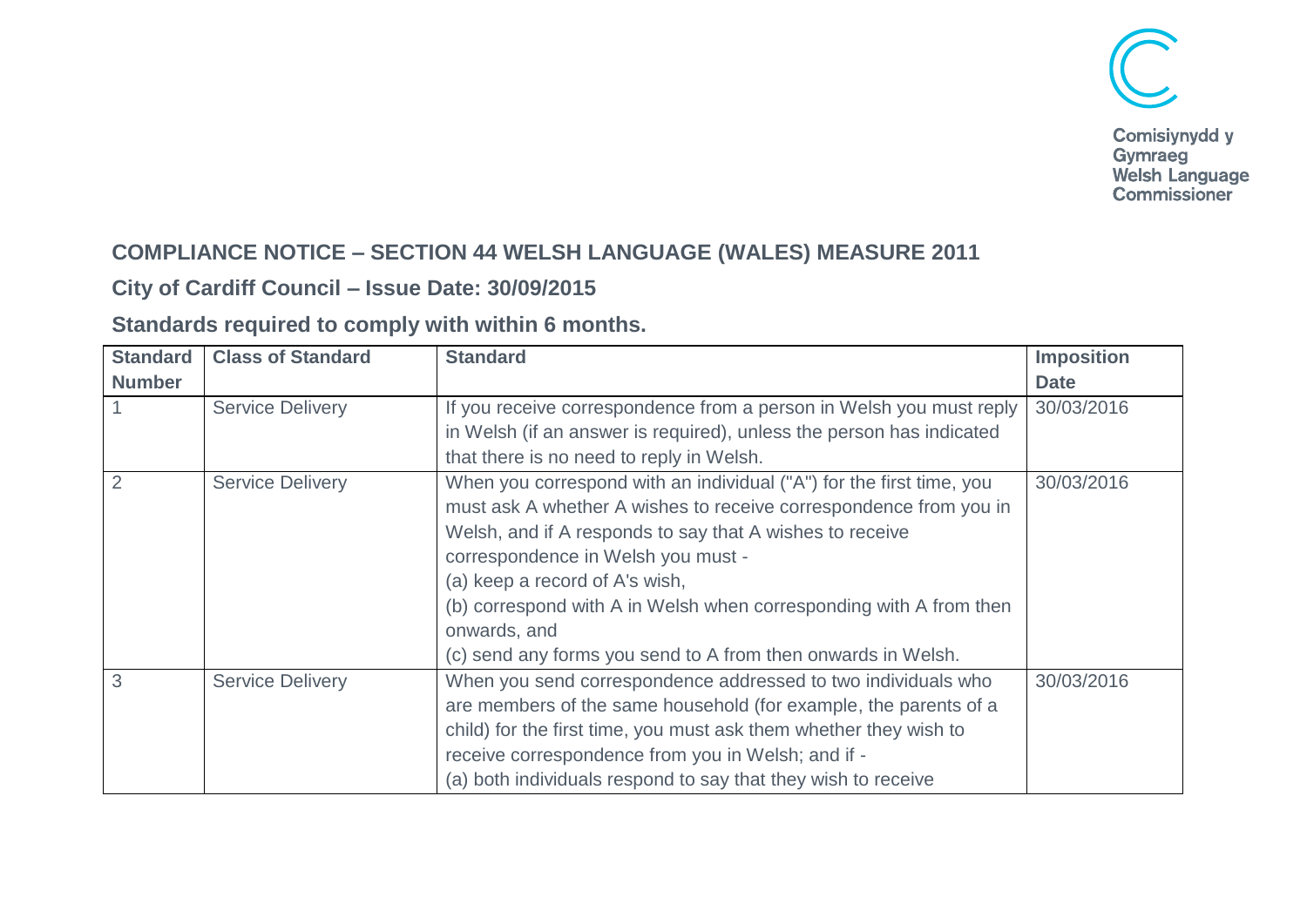|   |                         | correspondence in Welsh, you must keep a record of that wish and        |            |
|---|-------------------------|-------------------------------------------------------------------------|------------|
|   |                         | correspond in Welsh from then onwards when sending                      |            |
|   |                         | correspondence addressed to both of those individuals;                  |            |
|   |                         | (b) one (but not both) of the individuals responds to say that he or    |            |
|   |                         | she wishes to receive correspondence in Welsh, you must keep a          |            |
|   |                         | record of that wish and provide a Welsh language version of             |            |
|   |                         | correspondence from then onwards when sending correspondence            |            |
|   |                         | addressed to both of those individuals.                                 |            |
| 4 | <b>Service Delivery</b> | When you send the same correspondence to several persons, you           | 30/03/2016 |
|   |                         | must send a Welsh language version of the correspondence at the         |            |
|   |                         | same time as you send any English language version.                     |            |
| 5 | <b>Service Delivery</b> | If you don't know whether a person wishes to receive                    | 30/03/2016 |
|   |                         | correspondence from you in Welsh, when you correspond with that         |            |
|   |                         | person you must provide a Welsh language version of the                 |            |
|   |                         | correspondence.                                                         |            |
| 6 | <b>Service Delivery</b> | If you produce a Welsh language version and a corresponding             | 30/03/2016 |
|   |                         | English language version of correspondence, you must not treat the      |            |
|   |                         | Welsh language version less favourably than the English language        |            |
|   |                         | version (for example, if the English version is signed, or if contact   |            |
|   |                         | details are provided on the English version, then the Welsh version     |            |
|   |                         | must be treated in the same way).                                       |            |
| 7 | <b>Service Delivery</b> | You must state -                                                        | 30/03/2016 |
|   |                         | (a) in correspondence, and                                              |            |
|   |                         | (b) in publications and official notices that invite persons to respond |            |
|   |                         | to you or to correspond with you,                                       |            |
|   |                         | that you welcome receiving correspondence in Welsh, that you will       |            |
|   |                         | respond to any correspondence in Welsh, and that corresponding in       |            |
|   |                         | Welsh will not lead to delay.                                           |            |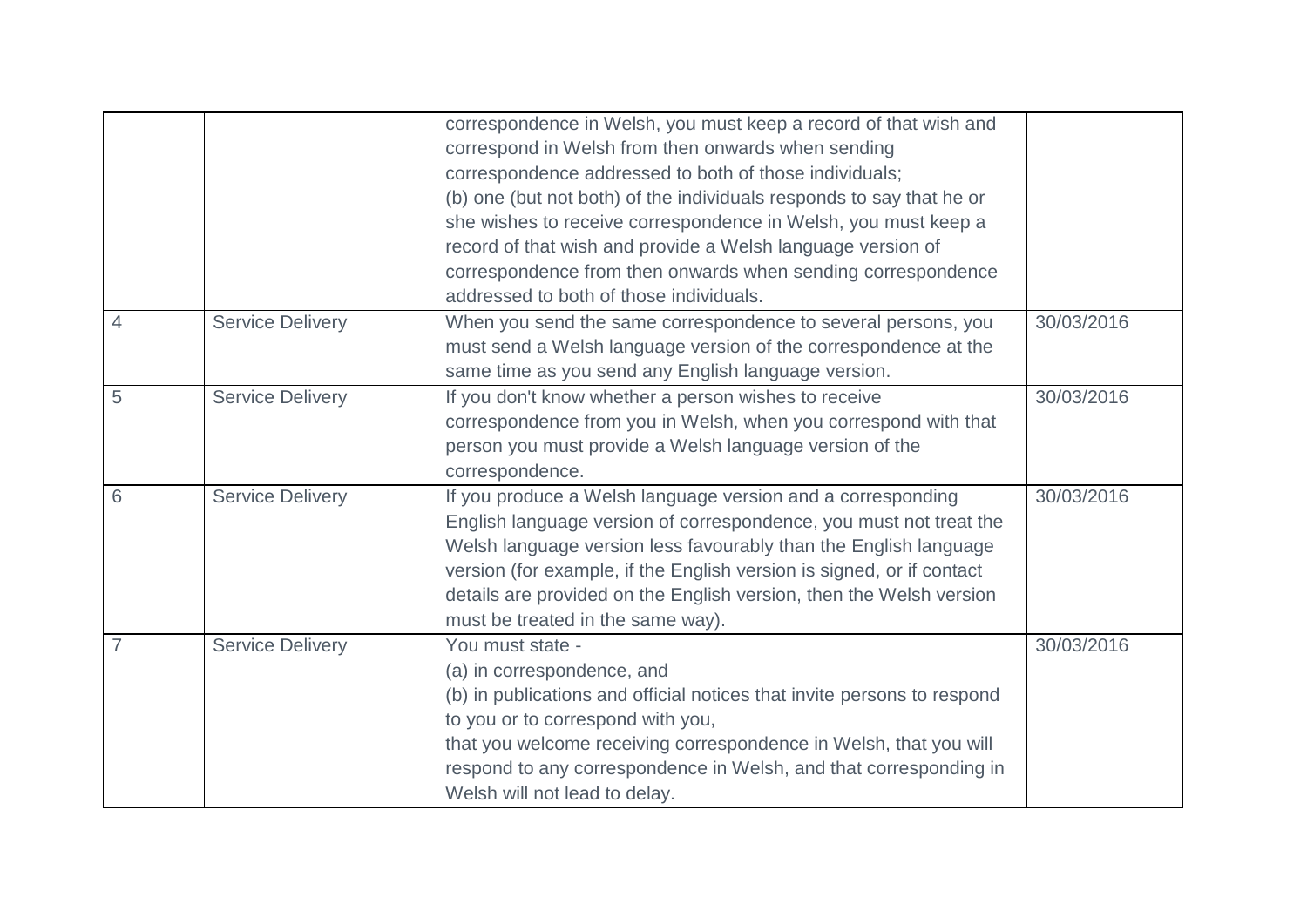| 8  | <b>Service Delivery</b> | When a person contacts you on your main telephone number (or             | 30/03/2016 |
|----|-------------------------|--------------------------------------------------------------------------|------------|
|    |                         | numbers), or on any helpline numbers or call centre numbers, you         |            |
|    |                         | must greet the person in Welsh.                                          |            |
| 9  | <b>Service Delivery</b> | When a person contacts you on your main telephone number (or             | 30/03/2016 |
|    |                         | numbers), or on any helpline numbers or call centre numbers, you         |            |
|    |                         | must inform the person that a Welsh language service is available.       |            |
| 10 | <b>Service Delivery</b> | When a person contacts you on your main telephone number (or             | 30/03/2016 |
|    |                         | numbers), or on any helpline numbers or call centre numbers, you         |            |
|    |                         | must deal with the call in Welsh in its entirety if that is the person's |            |
|    |                         | wish (where necessary by transferring the call to a member of staff      |            |
|    |                         | who is able to deal with the call in Welsh).                             |            |
| 12 | <b>Service Delivery</b> | When you advertise telephone numbers, helpline numbers or call           | 30/03/2016 |
|    |                         | centre services, you must not treat the Welsh language less              |            |
|    |                         | favourably than the English language.                                    |            |
| 14 | <b>Service Delivery</b> | When you publish your main telephone number, or any helpline             | 30/03/2016 |
|    |                         | numbers or call centre service numbers, you must state (in Welsh)        |            |
|    |                         | that you welcome calls in Welsh.                                         |            |
| 15 | <b>Service Delivery</b> | If you have performance indicators for dealing with telephone calls,     | 30/03/2016 |
|    |                         | you must ensure that those performance indicators do not treat           |            |
|    |                         | telephone calls made in Welsh any less favourably than calls made in     |            |
|    |                         | English.                                                                 |            |
| 16 | <b>Service Delivery</b> | Your main telephone call answering service (or services) must            | 30/03/2016 |
|    |                         | inform persons calling, in Welsh, that they can leave a message in       |            |
|    |                         | Welsh.                                                                   |            |
| 17 | <b>Service Delivery</b> | When there is no Welsh language service available on your main           | 30/03/2016 |
|    |                         | telephone number (or numbers), or any helpline numbers or call           |            |
|    |                         | centre numbers, you must inform persons calling, in Welsh (by way        |            |
|    |                         | of an automated message or otherwise), when a Welsh language             |            |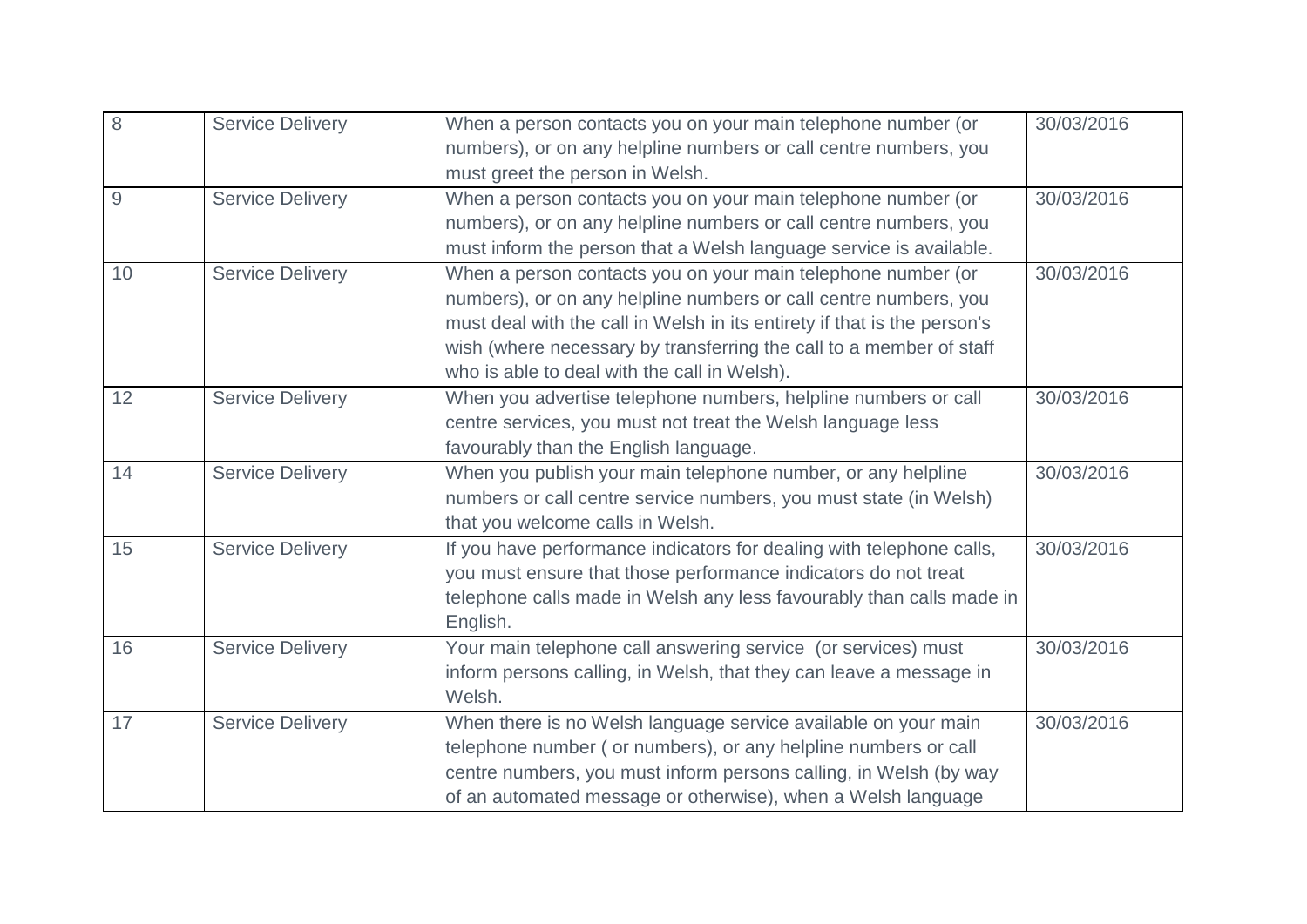|     |                         | service will be available.                                                                                                           |            |
|-----|-------------------------|--------------------------------------------------------------------------------------------------------------------------------------|------------|
| 18  | <b>Service Delivery</b> | If a person contacts one of you departments on a direct line<br>telephone numbers (including on staff members' direct line numbers), | 30/03/2016 |
|     |                         | and that person wishes to receive a service in Welsh, you must                                                                       |            |
|     |                         | provide that service in Welsh in its entirety (if necessary by                                                                       |            |
|     |                         | transferring the call to a member of staff who is able to deal with the<br>call in Welsh).                                           |            |
| 20  | <b>Service Delivery</b> | When a person contacts you on a direct line number (whether on a                                                                     | 30/03/2016 |
|     |                         | department's direct line number or on the direct line number of a                                                                    |            |
|     |                         | member of staff), you must ensure that, when greeting the person,                                                                    |            |
|     |                         | the Welsh language is not treated less favourably than the English                                                                   |            |
|     |                         | language.                                                                                                                            |            |
| 21  | <b>Service Delivery</b> | When you telephone an individual ("A") for the first time you must ask                                                               | 30/03/2016 |
|     |                         | A whether A wishes to receive telephone calls from you in Welsh,                                                                     |            |
|     |                         | and if A responds to say that A wishes to receive telephone calls in                                                                 |            |
|     |                         | Welsh you must keep a record of that wish, and conduct telephone                                                                     |            |
|     |                         | calls made to A from then onwards in Welsh.                                                                                          |            |
| 22  | <b>Service Delivery</b> | Any automated telephone systems that you have must provide the<br>complete automated service in Welsh.                               | 30/03/2016 |
| 24  | <b>Service Delivery</b> | If you invite one person only ("P") to a meeting you must ask P                                                                      | 30/03/2016 |
|     |                         | whether P wishes to use the Welsh language at the meeting, and                                                                       |            |
|     |                         | inform P that you will, if necessary, provide a translation service from                                                             |            |
|     |                         | Welsh to English for that purpose.                                                                                                   |            |
| 24A | <b>Service Delivery</b> | If you have invited one person only ("P") to a meeting and P has                                                                     | 30/03/2016 |
|     |                         | informed you that P wishes to use the Welsh language at the                                                                          |            |
|     |                         | meeting, you must arrange for a simultaneous translation service                                                                     |            |
|     |                         | from Welsh to English to be available at the meeting (unless you                                                                     |            |
|     |                         | conduct the meeting in Welsh without the assistance of a translation                                                                 |            |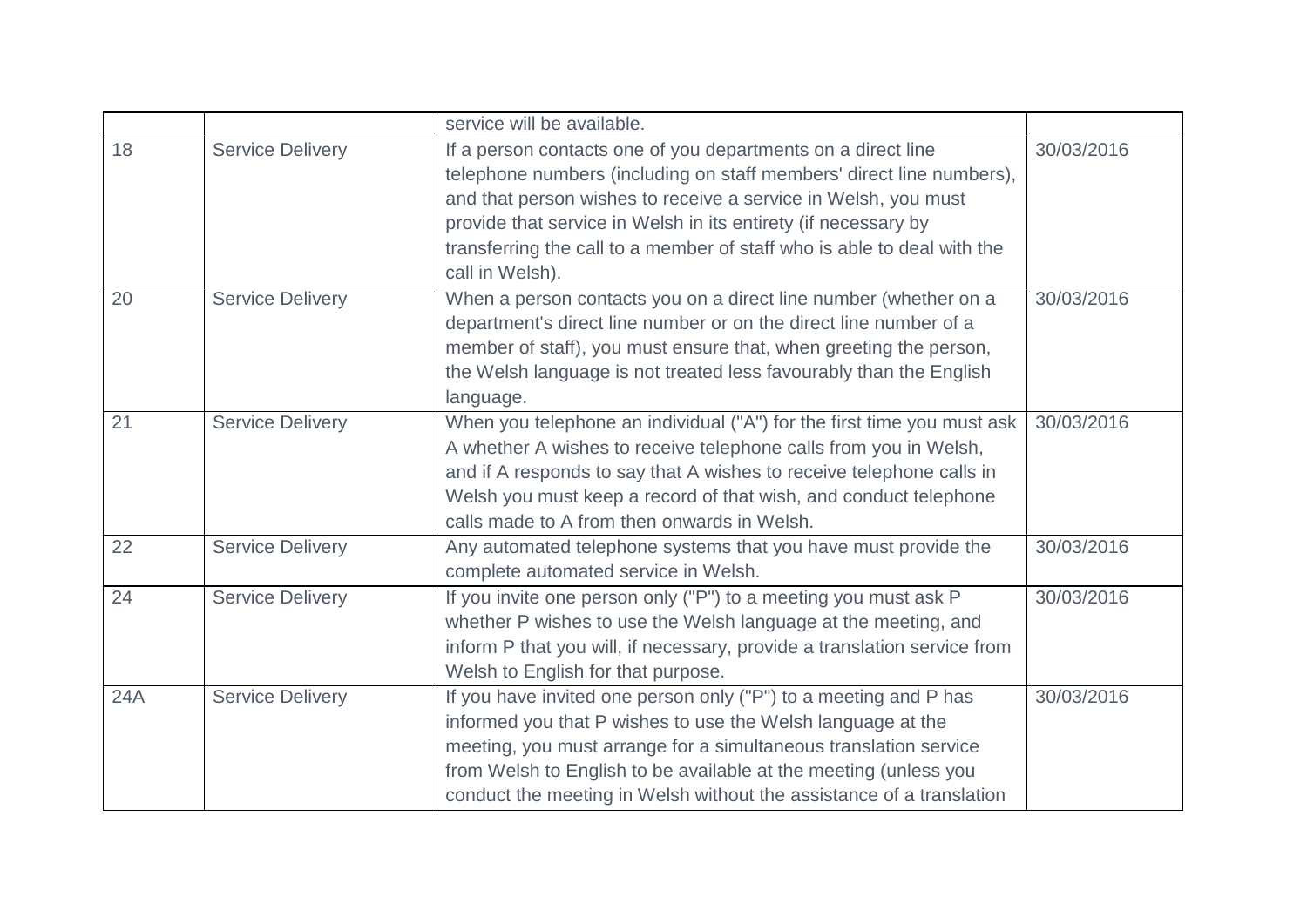|            |                         | service).                                                                |            |
|------------|-------------------------|--------------------------------------------------------------------------|------------|
| 26         | <b>Service Delivery</b> | If you invite an individual ("A") to a meeting, and the meeting relates  | 30/03/2016 |
|            |                         | to the well-being of A, you must ask A whether A wishes to use the       |            |
|            |                         | Welsh language at the meeting, and inform A that you will, if            |            |
|            |                         | necessary, provide a translation service from Welsh to English and       |            |
|            |                         | from English to Welsh for that purpose.                                  |            |
| <b>26A</b> | <b>Service Delivery</b> | You must arrange for a simultaneous translation service from Welsh       | 30/03/2016 |
|            |                         | to English and from English to Welsh to be available at a meeting -      |            |
|            |                         | (a) if the meeting relates to the well-being of an invited individual    |            |
|            |                         | ("A"), and                                                               |            |
|            |                         | (b) if A has informed you that A wishes to use the Welsh language at     |            |
|            |                         | the meeting;                                                             |            |
|            |                         | unless you conduct the meeting in Welsh without the assistance of a      |            |
|            |                         | translation service.                                                     |            |
| 27         | <b>Service Delivery</b> | If you invite more than one person to a meeting (which does not          | 30/03/2016 |
|            |                         | relate to the well-being of one or more of the individuals invited), you |            |
|            |                         | must ask each person whether they wish to use the Welsh language         |            |
|            |                         | at the meeting.                                                          |            |
| 27A        | <b>Service Delivery</b> | If you have invited more than one person to a meeting (which does        | 30/03/2016 |
|            |                         | not relate to the well-being of one or more of the individuals invited), |            |
|            |                         | and at least 10% (but less than 100%) of the persons invited have        |            |
|            |                         | informed you that they wish to use the Welsh language at the             |            |
|            |                         | meeting, you must arrange for a simultaneous translation service         |            |
|            |                         | from Welsh to English to be available at the meeting.                    |            |
| 27D        | <b>Service Delivery</b> | If you have invited more than one person to a meeting (which does        | 30/03/2016 |
|            |                         | not relate to the well-being of one or more of the individuals invited), |            |
|            |                         | and all of the persons invited have informed you that they wish to use   |            |
|            |                         | the Welsh language at the meeting, you must arrange for a                |            |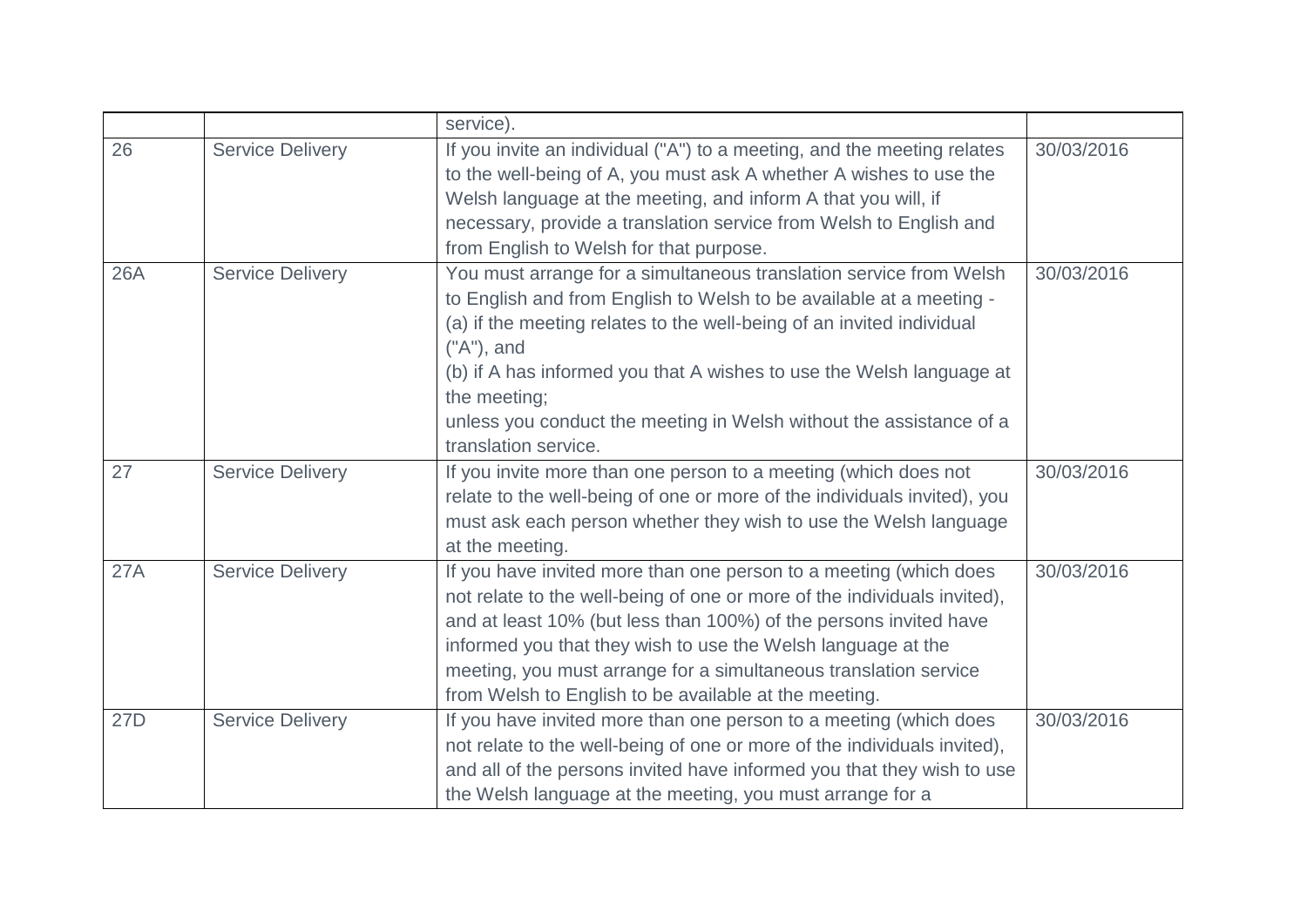|     |                         | simultaneous translation service from Welsh to English to be              |            |
|-----|-------------------------|---------------------------------------------------------------------------|------------|
|     |                         | available at the meeting (unless you conduct the meeting in Welsh         |            |
|     |                         | without the assistance of a translation service).                         |            |
| 29  | <b>Service Delivery</b> | If you invite more than one person to a meeting, and that meeting         | 30/03/2016 |
|     |                         | relates to the well-being of one or more of the individuals invited, you  |            |
|     |                         | must -                                                                    |            |
|     |                         | (a) ask that individual or each of those individuals whether he or she    |            |
|     |                         | wishes to use the Welsh language at the meeting, and                      |            |
|     |                         | (b) inform that individual (or those individuals) that, if necessary, you |            |
|     |                         | will provide a translation service from Welsh to English and from         |            |
|     |                         | English to Welsh for that purpose.                                        |            |
| 29A | <b>Service Delivery</b> | You must provide a simultaneous translation service from Welsh to         | 30/03/2016 |
|     |                         | English and from English to Welsh at a meeting -                          |            |
|     |                         | (a) if you have invited more than one person to the meeting,              |            |
|     |                         | (b) if the meeting relates to the well-being of one or more of the        |            |
|     |                         | individuals invited, and                                                  |            |
|     |                         | (c) if at least one of those individuals has informed you that he or she  |            |
|     |                         | wishes to use the Welsh language at the meeting;                          |            |
|     |                         | unless you conduct the meeting in Welsh without the assistance of a       |            |
|     |                         | translation service.                                                      |            |
| 30  | <b>Service Delivery</b> | If you arrange a meeting that is open to the public you must state on     | 30/03/2016 |
|     |                         | any material advertising it, and on any invitation to it, that anyone     |            |
|     |                         | attending is welcome to use the Welsh language at the meeting.            |            |
| 31  | <b>Service Delivery</b> | When you send invitations to a meeting that you arrange which is          | 30/03/2016 |
|     |                         | open to the public, you must send the invitations in Welsh.               |            |
| 32  | <b>Service Delivery</b> | If you invite persons to speak at a meeting that you arrange which is     | 30/03/2016 |
|     |                         | open to the public you must -                                             |            |
|     |                         | (a) ask each person invited to speak whether he or she wishes to use      |            |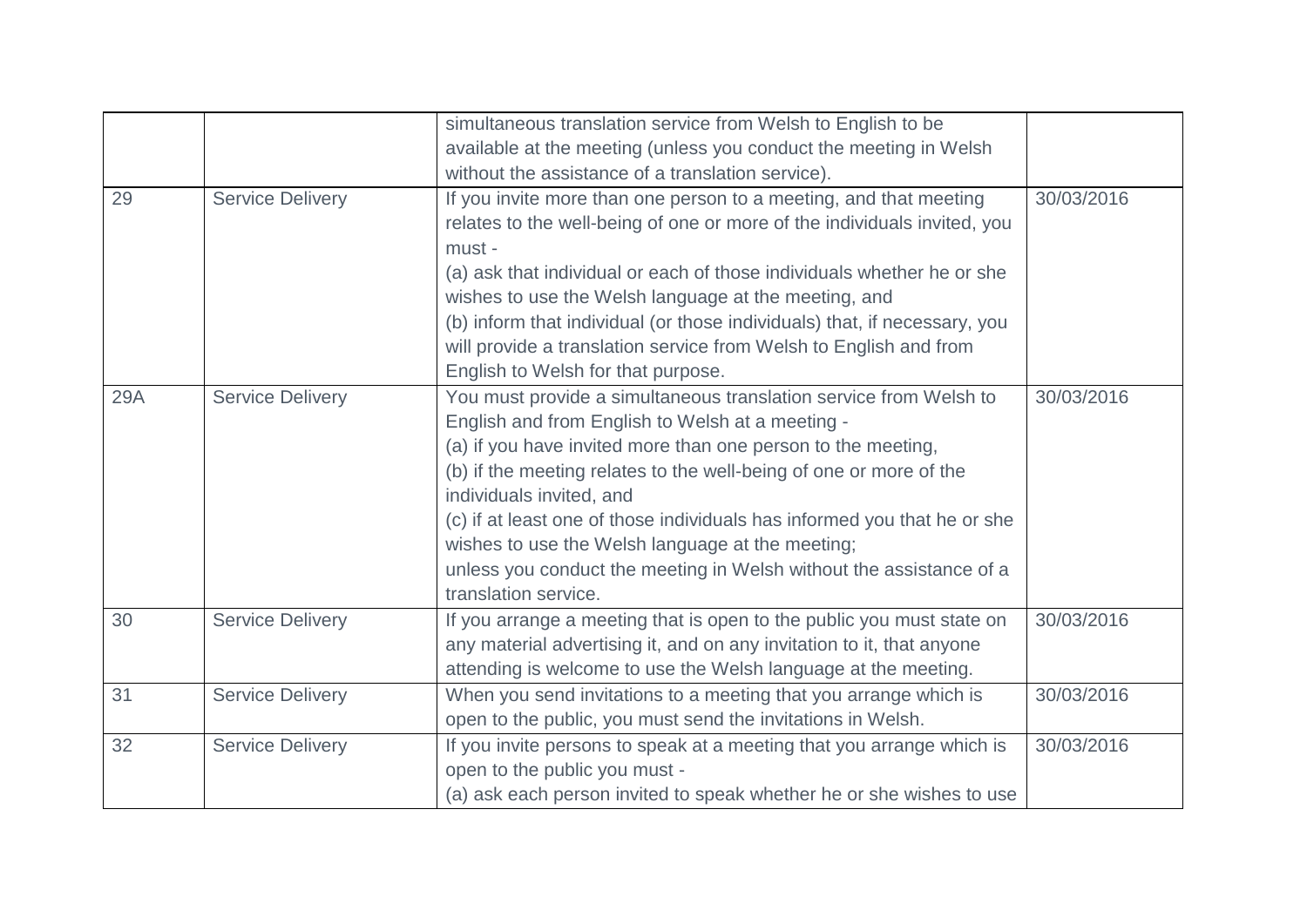|    |                         | the Welsh language, and<br>(b) if that person (or at least one of those persons) has informed you<br>that he or she wishes to use the Welsh language at the meeting,<br>provide a simultaneous translation service from Welsh to English for<br>that purpose (unless you conduct the meeting in Welsh without a<br>translation service).              |            |
|----|-------------------------|-------------------------------------------------------------------------------------------------------------------------------------------------------------------------------------------------------------------------------------------------------------------------------------------------------------------------------------------------------|------------|
| 33 | <b>Service Delivery</b> | If you arrange a meeting that is open to the public, you must ensure<br>that a simultaneous translation service from Welsh to English is<br>available at the meeting, and you must orally inform those present in<br>Welsh -<br>(a) that they are welcome to use the Welsh language, and<br>(b) that a simultaneous translation service is available. | 30/03/2016 |
|    |                         | You must comply with standard 33 in every circumstance,<br>except:                                                                                                                                                                                                                                                                                    |            |
|    |                         | O where an invitation or material advertising the meeting<br>has asked persons to inform you whether they wish to<br>use the Welsh language, and that no person has informed<br>you that he or she wishes to use the Welsh language at<br>the meeting.                                                                                                |            |
| 34 | <b>Service Delivery</b> | If you display any written material at a meeting that you arrange<br>which is open to the public, you must ensure that that material is<br>displayed in Welsh, and you must not treat any Welsh language text<br>less favourably than the English language text.                                                                                      | 30/03/2016 |
| 35 | <b>Service Delivery</b> | If you organise a public event, or fund at least 50% of a public event,<br>you must ensure that, in promoting the event, the Welsh language is<br>treated no less favourably than the English language (for example, in<br>the way the event is advertised or publicised).                                                                            | 30/03/2016 |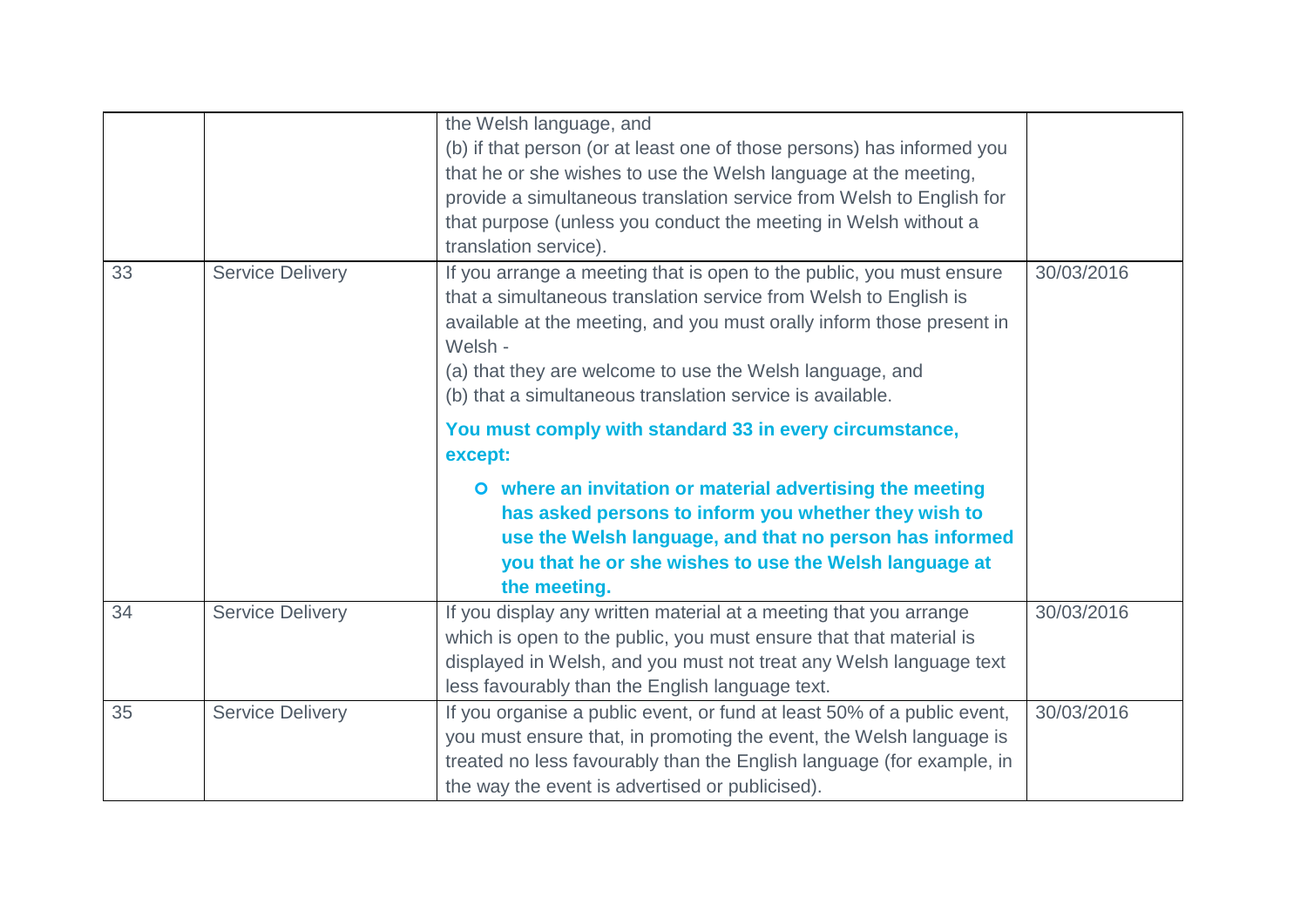| 36 | <b>Service Delivery</b> | If you organise a public event, or fund at least 50% of a public event,<br>you must ensure that the Welsh language is treated no less<br>favourably than the English language at the event (for example, in<br>relation to services offered to persons attending the event, in relation<br>to signs displayed at the event and in relation to audio<br>announcements made at the event). | 30/03/2016 |
|----|-------------------------|------------------------------------------------------------------------------------------------------------------------------------------------------------------------------------------------------------------------------------------------------------------------------------------------------------------------------------------------------------------------------------------|------------|
| 37 | <b>Service Delivery</b> | Any publicity or advertising material that you produce must be<br>produced in Welsh, and if you produce the advertising material in<br>Welsh and in English, you must not treat the Welsh language version<br>less favourably than you treat the English language version.                                                                                                               | 30/03/2016 |
| 38 | <b>Service Delivery</b> | Any material that you display in public must be displayed in Welsh,<br>and you must not treat any Welsh language version of the material<br>less favourably than the English language version.                                                                                                                                                                                           | 30/03/2016 |
| 41 | <b>Service Delivery</b> | If you produce the following documents you must produce them in<br>Welsh -<br>(a) agendas, minutes and other papers that are available to the<br>public, which relate to management board or cabinet meetings;<br>(b) agendas, minutes and other papers for meetings, conferences or<br>seminars that are open to the public.                                                            | 30/03/2016 |
|    |                         | You must comply with standard 41(a) in every circumstance,<br>except:<br>O other papers that are available to the public, which relate                                                                                                                                                                                                                                                   |            |
|    |                         | to management board or cabinet meetings.<br>You must comply with standard 41(b) in every<br>circumstance, except:                                                                                                                                                                                                                                                                        |            |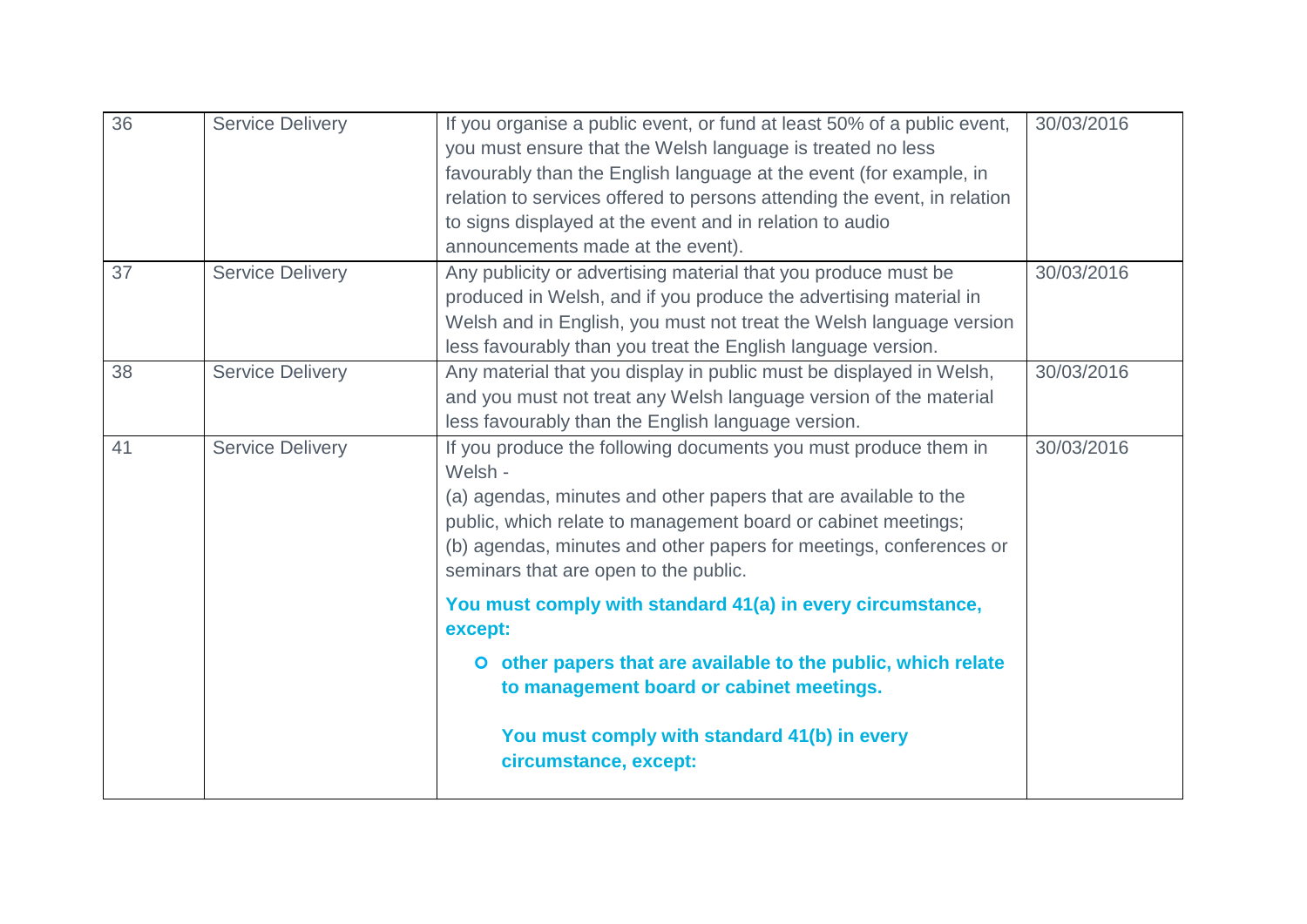|     |                         | O other papers for meetings that are open to the public.                           |            |
|-----|-------------------------|------------------------------------------------------------------------------------|------------|
| 42  | <b>Service Delivery</b> | Any licence or certificate you produce must be produced in Welsh.                  | 30/03/2016 |
| 43  | <b>Service Delivery</b> | Any brochure, leaflet, pamphlet or card that you produce in order to               | 30/03/2016 |
|     |                         | provide information to the public must be produced in Welsh.                       |            |
| 45  | <b>Service Delivery</b> | Any rules that you publish that apply to the public must be published<br>in Welsh. | 30/03/2016 |
| 46  | <b>Service Delivery</b> | When you issue any statement to the press you must issue it in                     | 30/03/2016 |
|     |                         | Welsh and, if there is a Welsh language version and an English                     |            |
|     |                         | language version of a statement, you must issue both versions at the<br>same time. |            |
| 47  | <b>Service Delivery</b> | If you produce a document for public use, and no other standard has                | 30/03/2016 |
|     |                         | required you to produce the document in Welsh, you must produce it                 |            |
|     |                         | in Welsh -                                                                         |            |
|     |                         | (a) if the subject matter of the document suggests that it should be               |            |
|     |                         | produced in Welsh, or                                                              |            |
|     |                         | (b) if the anticipated audience, and their expectations, suggests that             |            |
|     |                         | the document should be produced in Welsh.                                          |            |
| 48  | <b>Service Delivery</b> | If you produce a document in Welsh and in English (whether                         | 30/03/2016 |
|     |                         | separate versions or not), you must not treat any Welsh language                   |            |
|     |                         | version less favourably than you treat the English language version.               |            |
| 49  | <b>Service Delivery</b> | If you produce a Welsh language version and a separate English                     | 30/03/2016 |
|     |                         | language version of a document, you must ensure that the English                   |            |
|     |                         | language version clearly states that the document is also available in             |            |
|     |                         | Welsh.                                                                             |            |
| 50  | <b>Service Delivery</b> | Any form that you produce for public use must be produced in Welsh.                | 30/03/2016 |
| 50A | <b>Service Delivery</b> | If you produce a Welsh language version and a separate English                     | 30/03/2016 |
|     |                         | language version of a form, you must ensure that the English                       |            |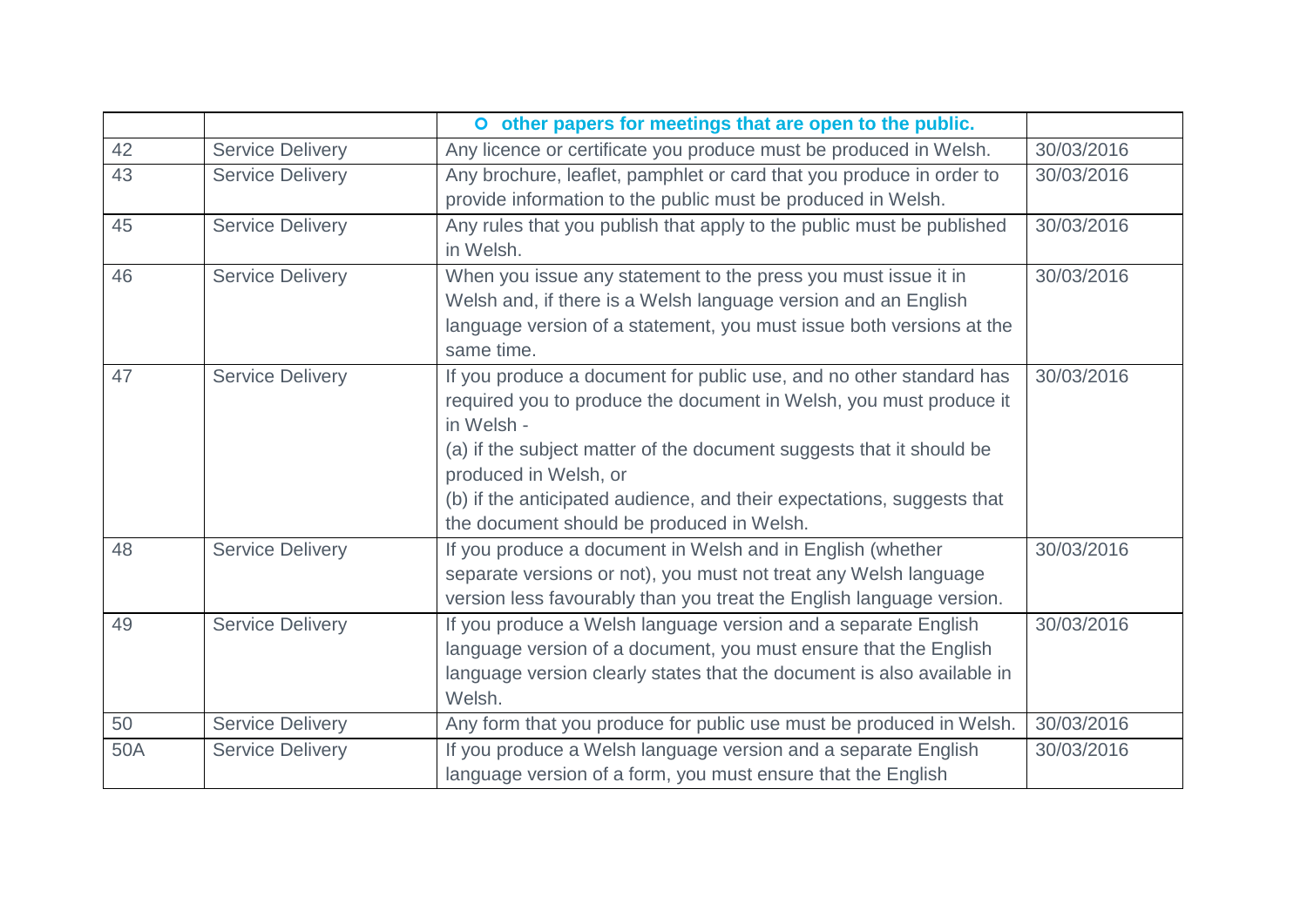|                 |                         | language version clearly states that the form is also available in<br>Welsh.                                                                                                                                                                                                                                                                                                                                                                                                                          |            |
|-----------------|-------------------------|-------------------------------------------------------------------------------------------------------------------------------------------------------------------------------------------------------------------------------------------------------------------------------------------------------------------------------------------------------------------------------------------------------------------------------------------------------------------------------------------------------|------------|
| 50 <sub>B</sub> | <b>Service Delivery</b> | If you produce a form in Welsh and in English (whether separate<br>versions or not), you must ensure that the Welsh language version is<br>treated no less favourably than the English language version, and<br>you must not differentiate between the Welsh and English versions in<br>relation to any requirements that are relevant to the form (for<br>example in relation to any deadline for submitting the form, or in<br>relation to the time allowed to respond to the content of the form). | 30/03/2016 |
| 52              | <b>Service Delivery</b> | You must ensure that -<br>(a) the text of each page of your website is available in Welsh,<br>(b) every Welsh language page on your website is fully functional,<br>and<br>(c) the Welsh language is not treated less favourably than the English<br>language on your website.<br>You must comply with standard 52 in every circumstance,<br>except:                                                                                                                                                  | 30/03/2016 |
|                 |                         | O catalogue and contract information on the e-commerce<br>web service Basware.                                                                                                                                                                                                                                                                                                                                                                                                                        |            |
| 55              | <b>Service Delivery</b> | If you have a Welsh language web page that corresponds to an<br>English language web page, you must state clearly on the English<br>language web page that the page is also available in Welsh, and you<br>must provide a direct link to the Welsh page on the corresponding<br>English page.                                                                                                                                                                                                         | 30/03/2016 |
|                 |                         | You must comply with standard 55 in every circumstance,<br>except:                                                                                                                                                                                                                                                                                                                                                                                                                                    |            |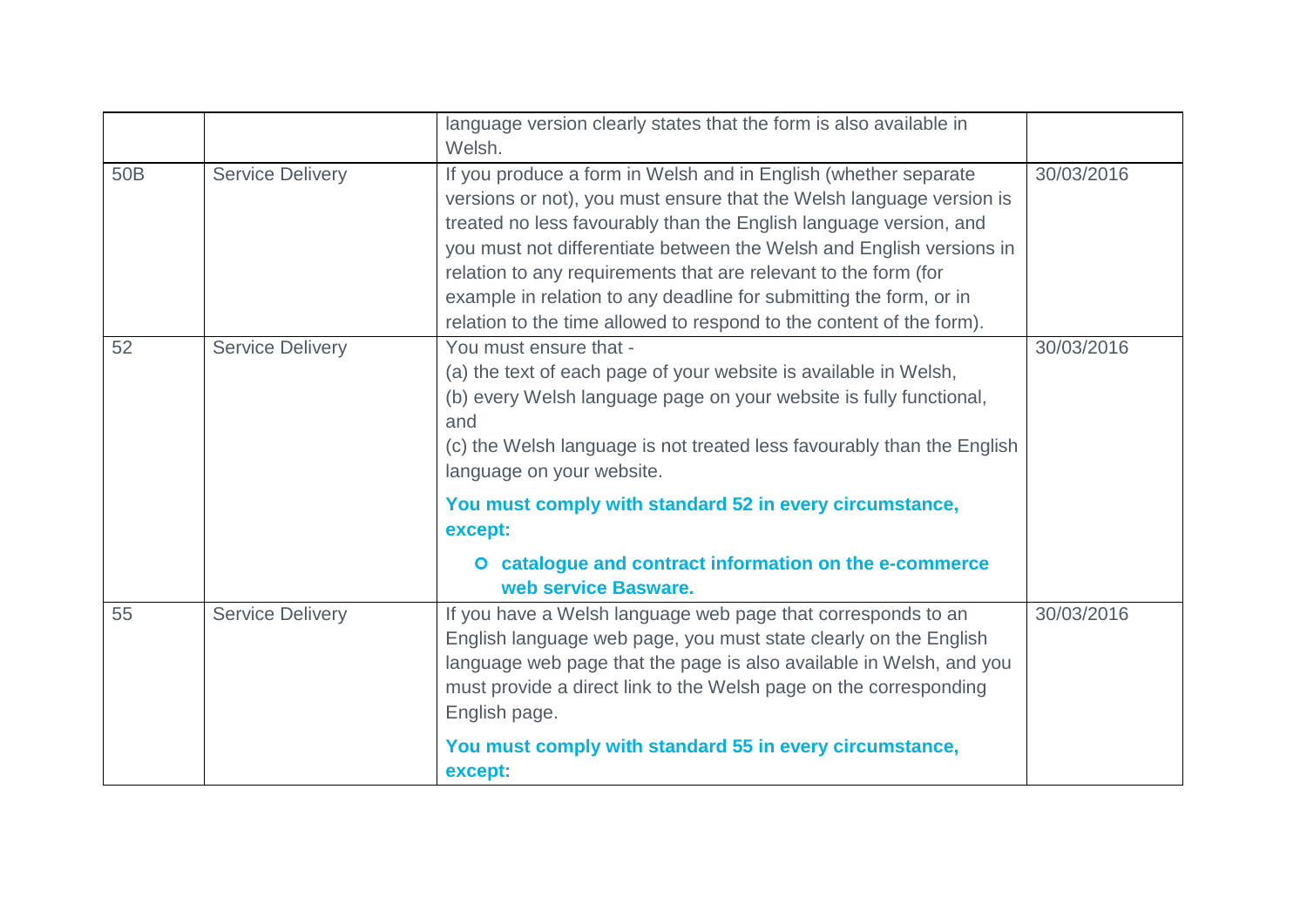|    |                         | O catalogue and contract information on the e-commerce<br>web service Basware.                                                                                                                                                                                                                                                                                                                             |            |
|----|-------------------------|------------------------------------------------------------------------------------------------------------------------------------------------------------------------------------------------------------------------------------------------------------------------------------------------------------------------------------------------------------------------------------------------------------|------------|
| 56 | <b>Service Delivery</b> | You must provide the interface and menus on every page of your<br>website in Welsh.                                                                                                                                                                                                                                                                                                                        | 30/03/2016 |
|    |                         | You must comply with standard 56 in every circumstance,<br>except:                                                                                                                                                                                                                                                                                                                                         |            |
|    |                         | O catalogue and contract information on the e-commerce<br>web service Basware.                                                                                                                                                                                                                                                                                                                             |            |
| 57 | <b>Service Delivery</b> | All apps that you publish must function fully in Welsh, and the Welsh<br>language must be treated no less favourably than the English<br>language in relation to that app.                                                                                                                                                                                                                                 | 30/03/2016 |
| 58 | <b>Service Delivery</b> | When you use social media you must not treat the Welsh language<br>less favourably than the English language.                                                                                                                                                                                                                                                                                              | 30/03/2016 |
| 59 | <b>Service Delivery</b> | If a person contacts you by social media in Welsh, you must reply in<br>Welsh (if an answer is required).                                                                                                                                                                                                                                                                                                  | 30/03/2016 |
| 60 | <b>Service Delivery</b> | You must ensure that any self service machines that you have<br>function fully in Welsh, and the Welsh language must be treated no<br>less favourably than the English language in relation to that machine.                                                                                                                                                                                               | 30/03/2016 |
| 61 | <b>Service Delivery</b> | When you erect a new sign or renew a sign (including temporary<br>signs), any text displayed on the sign must be displayed in Welsh<br>(whether on the same sign as you display corresponding English<br>language text or on a separate sign); and if the same text is<br>displayed in Welsh and in English, you must not treat the Welsh<br>language text less favourably than the English language text. | 30/03/2016 |
| 62 | <b>Service Delivery</b> | When you erect a new sign or renew a sign (including temporary<br>signs) which conveys the same information in Welsh and in English,                                                                                                                                                                                                                                                                       | 30/03/2016 |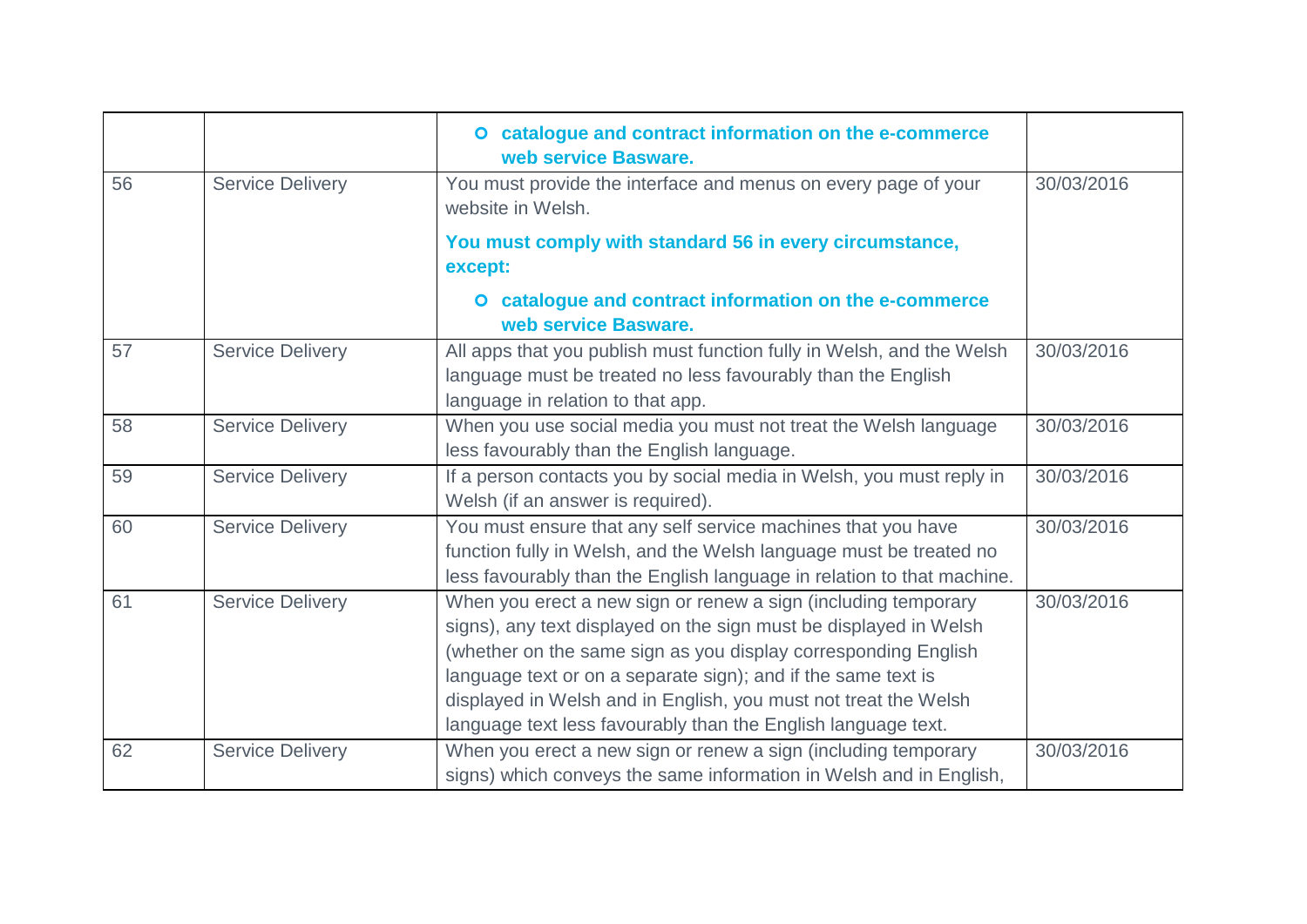|    |                         | the Welsh language text must be positioned so that it is likely to be<br>read first.                                                                                                                                                                               |            |
|----|-------------------------|--------------------------------------------------------------------------------------------------------------------------------------------------------------------------------------------------------------------------------------------------------------------|------------|
| 63 | <b>Service Delivery</b> | You must ensure that the Welsh language text on signs is accurate in<br>terms of meaning and expression.                                                                                                                                                           | 30/03/2016 |
| 64 | <b>Service Delivery</b> | Any reception service you make available in English must also be<br>available in Welsh, and any person who requires a Welsh language<br>reception service must not be treated less favourably that a person<br>who requires an English language reception service. | 30/03/2016 |
|    |                         | You must comply with standard 64 in relation to the following by<br>30 March 2016:                                                                                                                                                                                 |            |
|    |                         | O The body's main reception service                                                                                                                                                                                                                                |            |
|    |                         | You must comply with standard 64 in relation to the following by<br><b>30 September 2016:</b>                                                                                                                                                                      |            |
|    |                         | <b>O</b> Every other reception service                                                                                                                                                                                                                             |            |
| 67 | <b>Service Delivery</b> | You must display a sign in your reception which states (in Welsh) that<br>persons are welcome to use the Welsh language at the reception.                                                                                                                          | 30/03/2016 |
| 68 | <b>Service Delivery</b> | You must ensure that staff at the reception who are able to provide a<br>Welsh language reception service wear a badge to convey that.                                                                                                                             | 30/03/2016 |
| 69 | <b>Service Delivery</b> | Any official notice that you publish or display must be published or<br>displayed in Welsh, and you must not treat any Welsh language<br>version of a notice less favourably than an English language version.                                                     | 30/03/2016 |
| 70 | <b>Service Delivery</b> | When you publish or display an official notice that contains Welsh<br>language text as well as English language text, the Welsh language<br>text must be positioned so that it is likely to be read first.                                                         | 30/03/2016 |
| 71 | <b>Service Delivery</b> | Any documents that you publish which relate to applications for a<br>grant, must be published in Welsh, and you must not treat a Welsh                                                                                                                             | 30/03/2016 |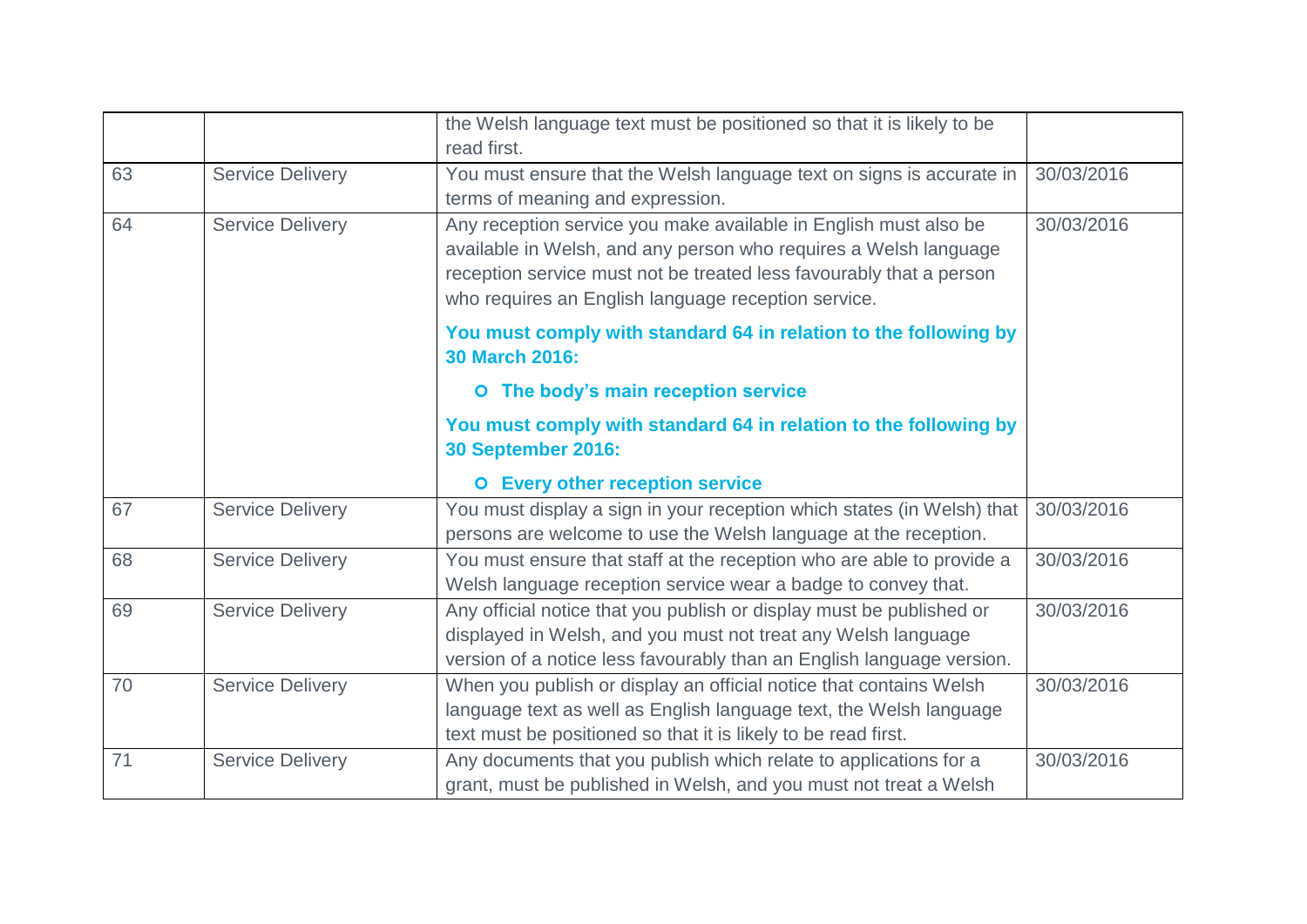|            |                         | language version of such documents less favourably than an English        |            |
|------------|-------------------------|---------------------------------------------------------------------------|------------|
|            |                         | language version.                                                         |            |
| 72         | <b>Service Delivery</b> | When you invite applications for a grant, you must state in the           | 30/03/2016 |
|            |                         | invitation that applications may be submitted in Welsh and that any       |            |
|            |                         | application submitted in Welsh will be treated no less favourably than    |            |
|            |                         | an application submitted in English.                                      |            |
| <b>72A</b> | <b>Service Delivery</b> | You must not treat applications for a grant submitted in Welsh less       | 30/03/2016 |
|            |                         | favourably than applications submitted in English (including, amongst     |            |
|            |                         | other matters, in relation to the closing date for receiving applications |            |
|            |                         | and in relation to the time-scale for informing applicants of decisions). |            |
| 74         | <b>Service Delivery</b> | If you receive an application for a grant in Welsh and it is necessary    | 30/03/2016 |
|            |                         | to interview the applicant as part of your assessment of the              |            |
|            |                         | application you must -                                                    |            |
|            |                         | (a) offer to provide a translation service from Welsh to English to       |            |
|            |                         | enable the applicant to use the Welsh language at the interview, and      |            |
|            |                         | (b) if the applicant wishes to use the Welsh language at the interview,   |            |
|            |                         | provide a simultaneous translation service for that purpose (unless       |            |
|            |                         | you conduct the interview in Welsh without a translation service).        |            |
| 75         | <b>Service Delivery</b> | When you inform an applicant of your decision in relation to an           | 30/03/2016 |
|            |                         | application for a grant, you must do so in Welsh if the application was   |            |
|            |                         | submitted in Welsh.                                                       |            |
| 76         | <b>Service Delivery</b> | Any invitations to tender for a contract that you publish must be         | 30/03/2016 |
|            |                         | published in Welsh, and you must not treat a Welsh language version       |            |
|            |                         | of any invitation less favourably than an English language version.       |            |
|            |                         | You must comply with standard 76 in the following                         |            |
|            |                         | circumstances:                                                            |            |
|            |                         | (a) If the subject matter of the tender for a contract suggests           |            |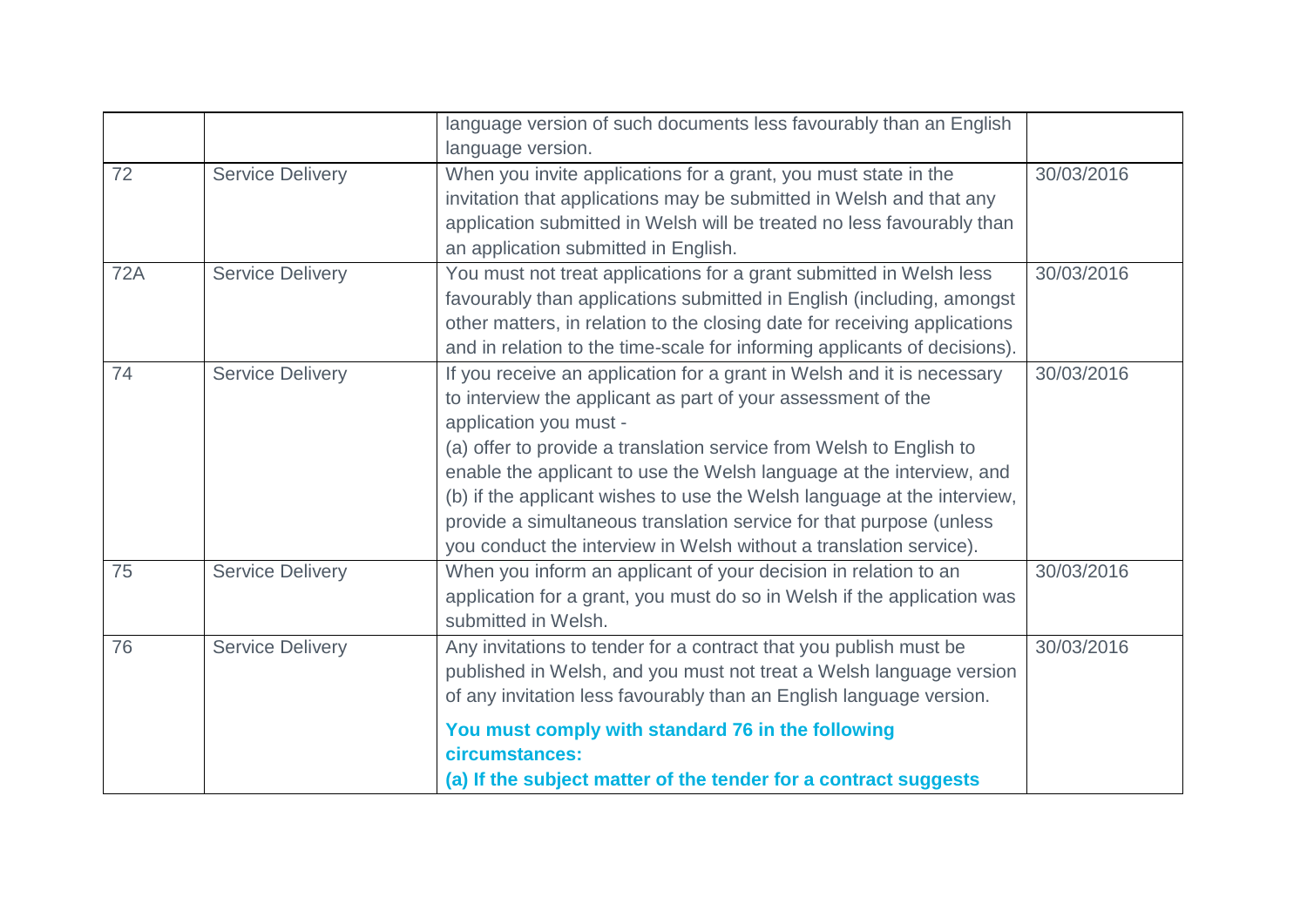|            |                         | that it should be produced in Welsh, or                                   |            |
|------------|-------------------------|---------------------------------------------------------------------------|------------|
|            |                         | (b) If the anticipated audience, and their expectations, suggests         |            |
|            |                         | that the document should be produced in Welsh.                            |            |
| 77         | <b>Service Delivery</b> | When you publish invitations to tender for a contract, you must state     | 30/03/2016 |
|            |                         | in the invitation that tenders may be submitted in Welsh, and that a      |            |
|            |                         | tender submitted in Welsh will be treated no less favourably than a       |            |
|            |                         | tender submitted in English.                                              |            |
| <b>77A</b> | <b>Service Delivery</b> | You must not treat a tender for a contract submitted in Welsh less        | 30/03/2016 |
|            |                         | favourably than a tender submitted in English (including, amongst         |            |
|            |                         | other matters, in relation to the closing date for receiving tenders, and |            |
|            |                         | in relation to the time-scale for informing tenderers of decisions).      |            |
| 79         | <b>Service Delivery</b> | If you receive a tender in Welsh and it is necessary to interview the     | 30/03/2016 |
|            |                         | tenderer as part of your assessment of the tender you must -              |            |
|            |                         | (a) offer to provide a translation service from Welsh to English to       |            |
|            |                         | enable the tenderer to use the Welsh language at the interview, and       |            |
|            |                         | (b) if the tenderer wishes to use the Welsh language at the interview,    |            |
|            |                         | provide a simultaneous translation service for that purpose (unless       |            |
|            |                         | you conduct the interview in Welsh without a translation service).        |            |
| 80         | <b>Service Delivery</b> | When you inform a tenderer of your decision in relation to a tender,      | 30/03/2016 |
|            |                         | you must do so in Welsh if the tender was submitted in Welsh.             |            |
| 81         | <b>Service Delivery</b> | You must promote any Welsh language service that you provide, and         | 30/03/2016 |
|            |                         | advertise that service in Welsh.                                          |            |
| 82         | <b>Service Delivery</b> | If you provide a service in Welsh that corresponds to a service you       | 30/03/2016 |
|            |                         | provide in English, any publicity or document that you produce, or        |            |
|            |                         | website that you publish, which refers to the English service must        |            |
|            |                         | also state that a corresponding service is available in Welsh.            |            |
| 83         | <b>Service Delivery</b> | When you form, revise or present your corporate identity, you must        | 30/03/2016 |
|            |                         | not treat the Welsh language less favourably than the English             |            |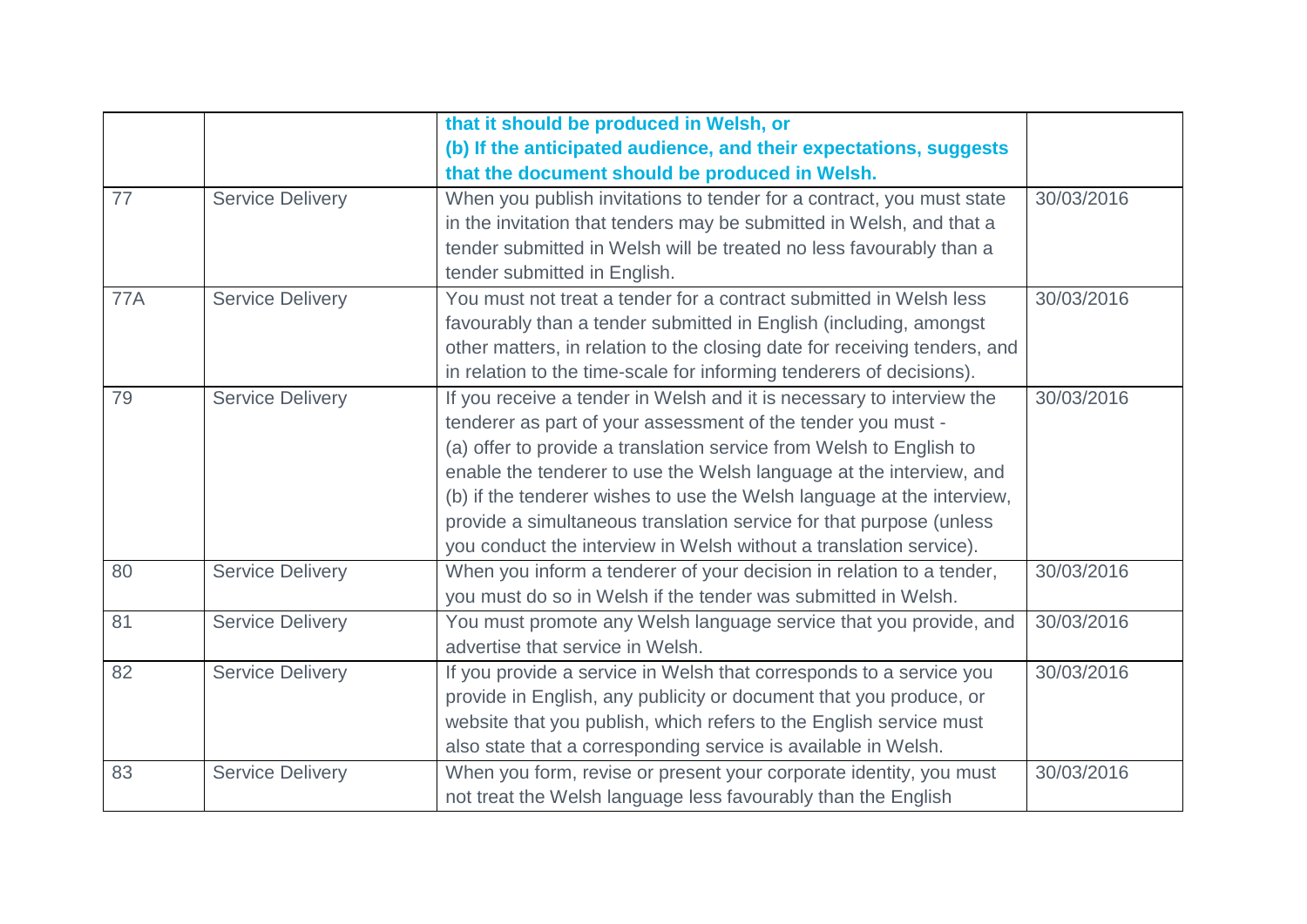|    |                         | language.                                                                                                                                                                                                                                                                                                                                                                                                               |            |
|----|-------------------------|-------------------------------------------------------------------------------------------------------------------------------------------------------------------------------------------------------------------------------------------------------------------------------------------------------------------------------------------------------------------------------------------------------------------------|------------|
| 84 | <b>Service Delivery</b> | If you offer an education course that is open to the public, you must<br>offer it in Welsh.                                                                                                                                                                                                                                                                                                                             | 30/03/2016 |
|    |                         | You must comply with standard 84 in every circumstance,<br>except:                                                                                                                                                                                                                                                                                                                                                      |            |
|    |                         | O when an assessment carried out in accordance with<br>standard 86 comes to the conclusion that there is no need<br>for that course to be offered in Welsh.                                                                                                                                                                                                                                                             |            |
| 86 | <b>Service Delivery</b> | If you develop an education course that is to be offered to the public,<br>you must assess the need for that course to be offered in Welsh; and<br>you must ensure that the assessment is published on your website.                                                                                                                                                                                                    | 30/03/2016 |
| 87 | <b>Service Delivery</b> | When you announce a message over a public address system, you<br>must make that announcement in Welsh and, if the announcement is<br>made in Welsh and in English, the announcement must be made in<br>Welsh first.                                                                                                                                                                                                     | 30/03/2016 |
| 88 | <b>Policy Making</b>    | When you formulate a new policy, or review or revise an existing<br>policy, you must consider what effects, if any (whether positive or<br>adverse), the policy decision would have on -<br>(a) opportunities for persons to use the Welsh language, and<br>(b) treating the Welsh language no less favourably than the English<br>language.                                                                            | 30/03/2016 |
| 89 | <b>Policy Making</b>    | When you formulate a new policy, or review or revise an existing<br>policy, you must consider how the policy could be formulated (or how<br>an existing policy could be changed) so that the policy decision would<br>have positive effects, or increased positive effects, on -<br>(a) opportunities for persons to use the Welsh language, and<br>(b) treating the Welsh language no less favourably than the English | 30/03/2016 |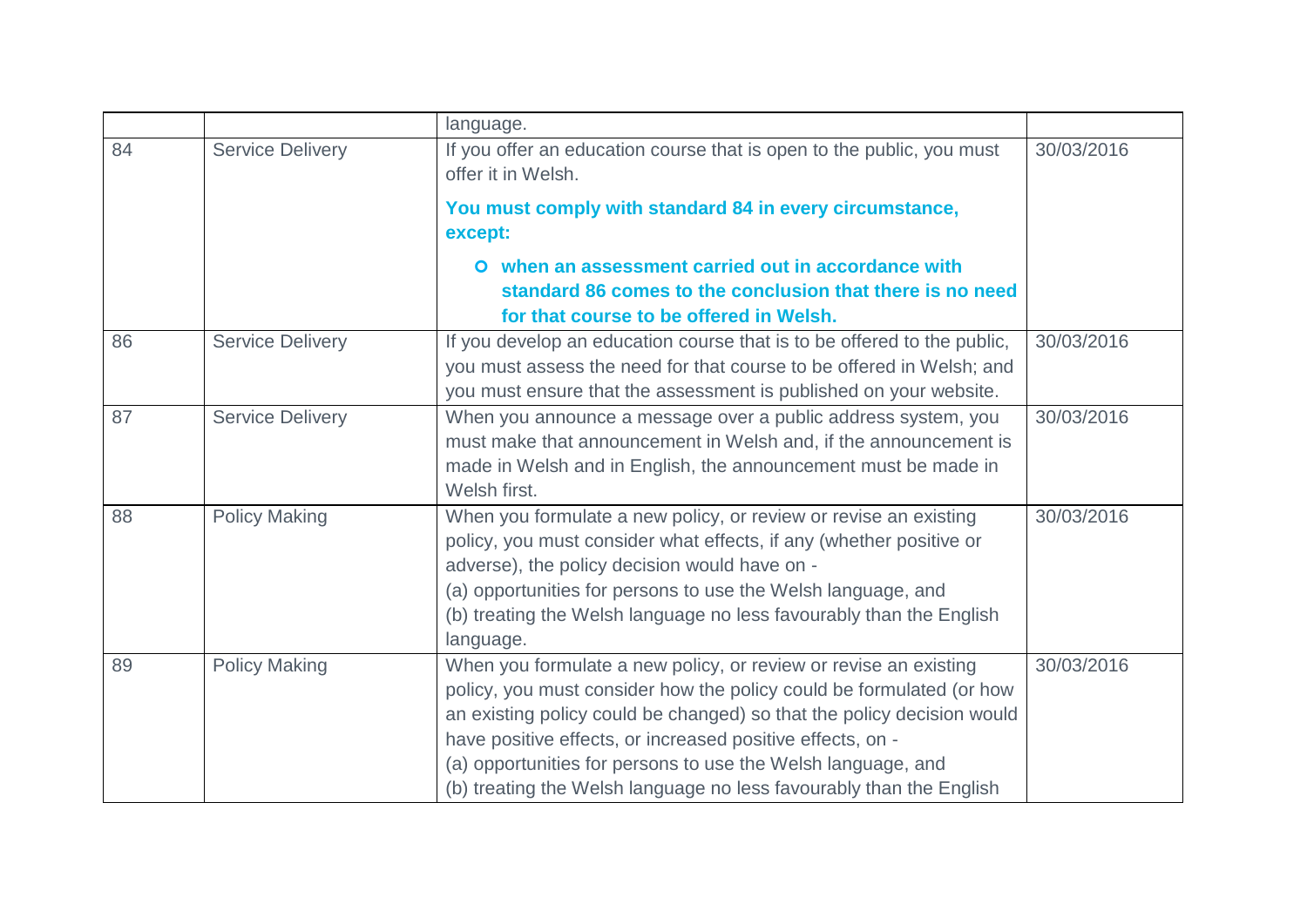|    |                      | language.                                                                                                                                                                                                                                                                                                                                                                                                                                                       |            |
|----|----------------------|-----------------------------------------------------------------------------------------------------------------------------------------------------------------------------------------------------------------------------------------------------------------------------------------------------------------------------------------------------------------------------------------------------------------------------------------------------------------|------------|
| 90 | <b>Policy Making</b> | When you formulate a new policy, or review or revise an existing<br>policy, you must consider how the policy could be formulated (or how<br>an existing policy could be changed) so that the policy decision would<br>not have adverse effects, or so that it would have decreased adverse<br>effects, on -<br>(a) opportunities for persons to use the Welsh language, and<br>(b) treating the Welsh language no less favourably than the English<br>language. | 30/03/2016 |
| 91 | <b>Policy Making</b> | When you publish a consultation document which relates to a policy<br>decision, the document must consider, and seek views on, the effects<br>(whether positive or adverse) that the policy decision under<br>consideration would have on -<br>(a) opportunities for persons to use the Welsh language, and<br>(b) treating the Welsh language no less favourably than the English<br>language.                                                                 | 30/03/2016 |
| 92 | <b>Policy Making</b> | When you publish a consultation document which relates to a policy<br>decision the document must consider, and seek views on, how the<br>policy under consideration could be formulated or revised so that it<br>would have positive effects, or increased positive effects, on<br>(a) opportunities for persons to use the Welsh language, and<br>(b) treating the Welsh language no less favourably than the English<br>language.                             | 30/03/2016 |
| 93 | <b>Policy Making</b> | When you publish a consultation document which relates to a policy<br>decision the document must consider, and seek views on, how the<br>policy under consideration could be formulated or revised so that it<br>would not have adverse effects, or so that it would have decreased<br>adverse effects, on -                                                                                                                                                    | 30/03/2016 |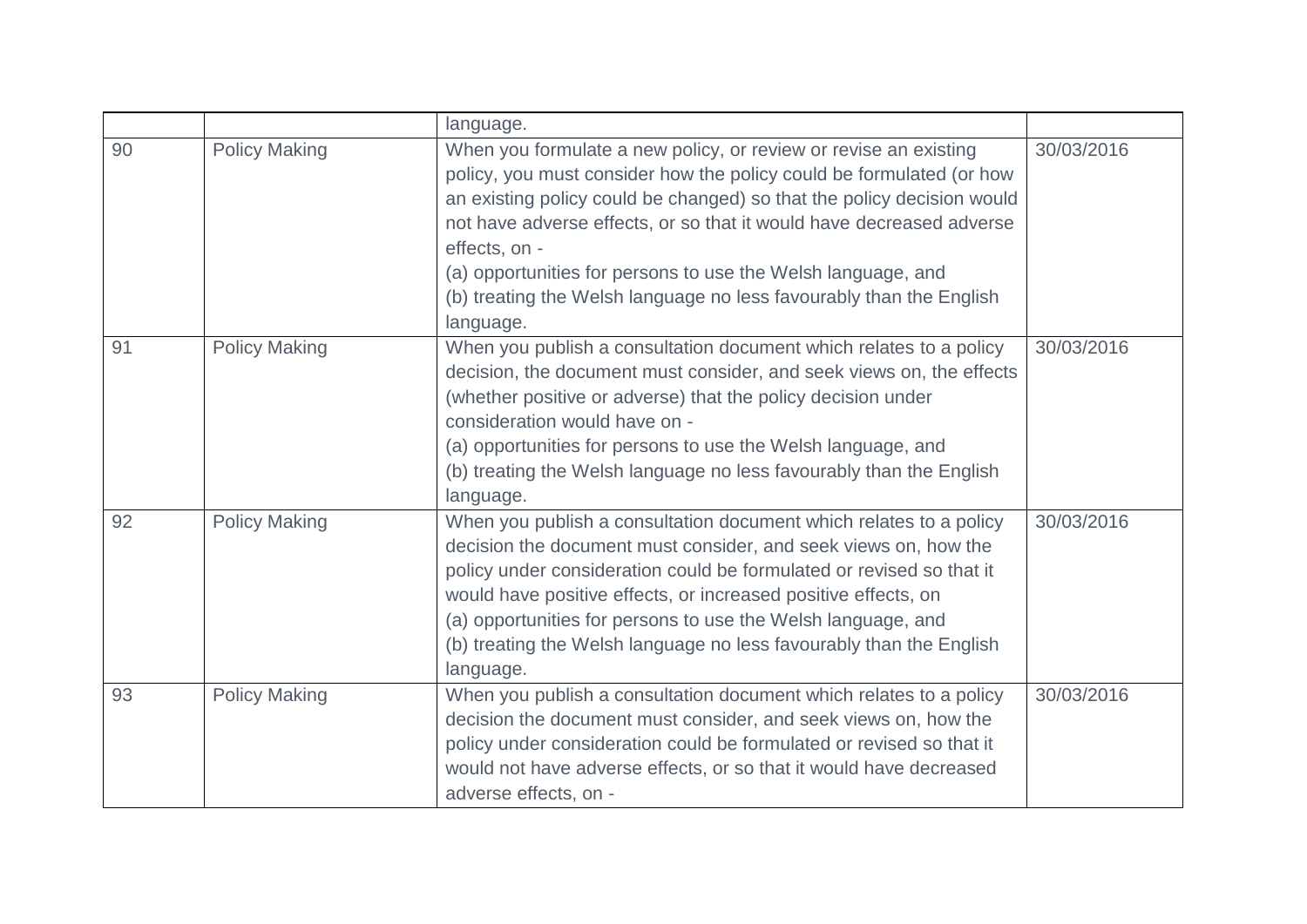|    |                      | (a) opportunities for persons to use the Welsh language, and                                                                                                                                                                                                                                                                                                                                                                                                                                                                                                                                                                                                                                                                                                                                                                                                                                                                                                                                                                                                                                                                                                                                                                      |            |
|----|----------------------|-----------------------------------------------------------------------------------------------------------------------------------------------------------------------------------------------------------------------------------------------------------------------------------------------------------------------------------------------------------------------------------------------------------------------------------------------------------------------------------------------------------------------------------------------------------------------------------------------------------------------------------------------------------------------------------------------------------------------------------------------------------------------------------------------------------------------------------------------------------------------------------------------------------------------------------------------------------------------------------------------------------------------------------------------------------------------------------------------------------------------------------------------------------------------------------------------------------------------------------|------------|
|    |                      | (b) treating the Welsh language no less favourably than the English                                                                                                                                                                                                                                                                                                                                                                                                                                                                                                                                                                                                                                                                                                                                                                                                                                                                                                                                                                                                                                                                                                                                                               |            |
|    |                      | language.                                                                                                                                                                                                                                                                                                                                                                                                                                                                                                                                                                                                                                                                                                                                                                                                                                                                                                                                                                                                                                                                                                                                                                                                                         |            |
| 94 | <b>Policy Making</b> | You must produce and publish a policy on awarding grants (or, where<br>appropriate, amend an existing policy) which requires you to take the<br>following matters into account when you make decisions in relation to<br>the awarding of a grant -<br>(a) what effects, if any (and whether positive or negative), the<br>awarding of a grant would have on -<br>(i) opportunities for persons to use the Welsh language, and<br>(ii) treating the Welsh language no less favourably than the English<br>language;<br>(b) how the decision could be taken or implemented (for example, by<br>imposing conditions of grant) so that it would have positive effects, or<br>increased positive effects, on -<br>(i) opportunities for persons to use the Welsh language, and<br>(ii) treating the Welsh language no less favourably than the English<br>language;<br>(c) how the decision could be taken or implemented (for example, by<br>imposing conditions of grant) so that it would not have adverse<br>effects, or so that it would have decreased adverse effects on -<br>(i) opportunities for persons to use the Welsh language, and<br>(ii) treating the Welsh language no less favourably than the English<br>language; | 30/03/2016 |
|    |                      | (ch) whether you need to ask the applicant for any additional                                                                                                                                                                                                                                                                                                                                                                                                                                                                                                                                                                                                                                                                                                                                                                                                                                                                                                                                                                                                                                                                                                                                                                     |            |
|    |                      | information in order to assist you in assessing the effects of awarding                                                                                                                                                                                                                                                                                                                                                                                                                                                                                                                                                                                                                                                                                                                                                                                                                                                                                                                                                                                                                                                                                                                                                           |            |
|    |                      | a grant on -                                                                                                                                                                                                                                                                                                                                                                                                                                                                                                                                                                                                                                                                                                                                                                                                                                                                                                                                                                                                                                                                                                                                                                                                                      |            |
|    |                      | (i) opportunities for persons to use the Welsh language, and                                                                                                                                                                                                                                                                                                                                                                                                                                                                                                                                                                                                                                                                                                                                                                                                                                                                                                                                                                                                                                                                                                                                                                      |            |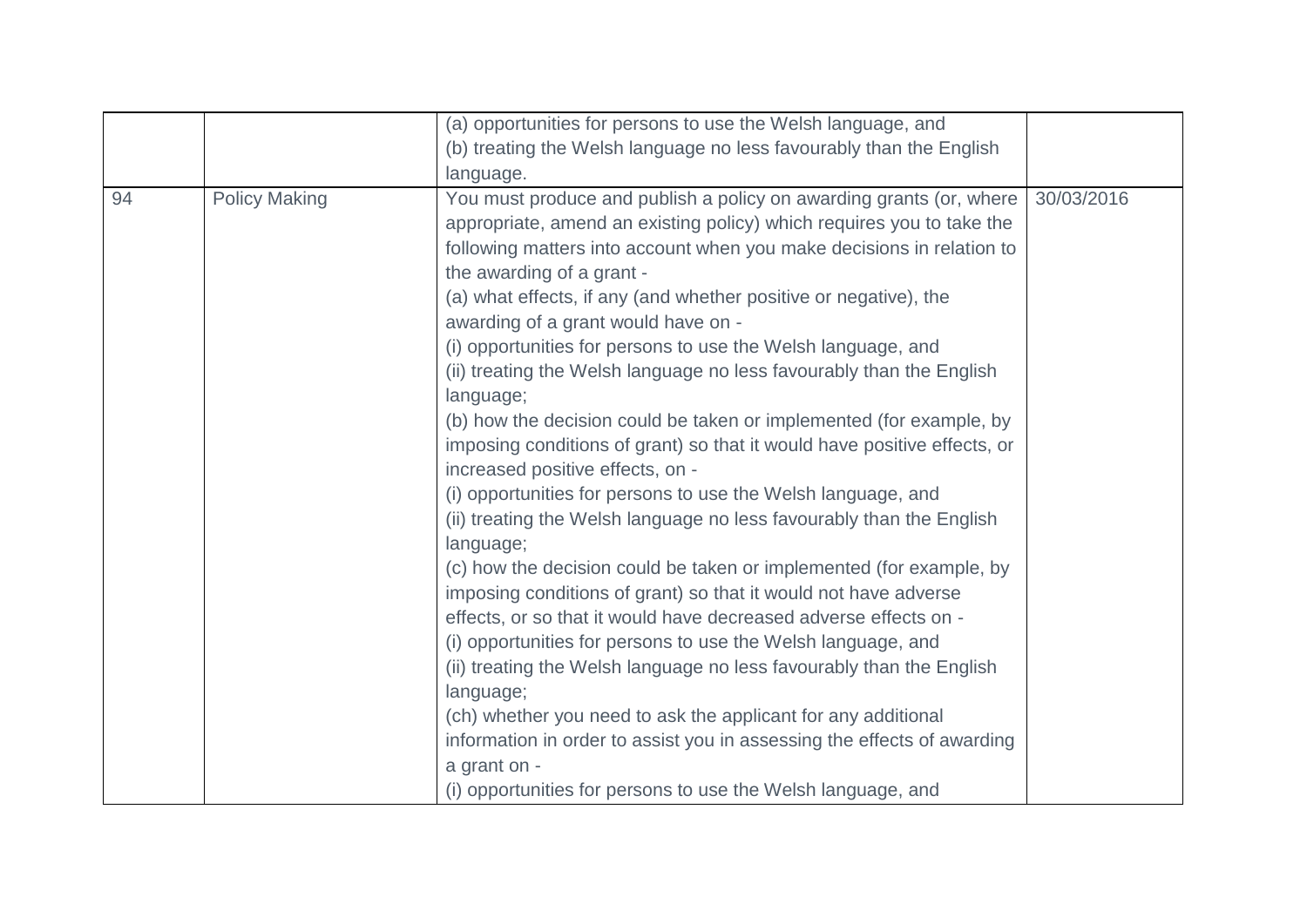|    |                      | (ii) treating the Welsh language no less favourably than the English<br>language.                                                                                                                                                                                                                                                                                                                                                                                             |            |
|----|----------------------|-------------------------------------------------------------------------------------------------------------------------------------------------------------------------------------------------------------------------------------------------------------------------------------------------------------------------------------------------------------------------------------------------------------------------------------------------------------------------------|------------|
| 95 | <b>Policy Making</b> | When you commission or undertake research that is intended to<br>assist you to make a policy decision, you must ensure that the<br>research considers what effects, if any (and whether positive or<br>adverse), the policy decision under consideration would have on -<br>(a) opportunities for persons to use the Welsh language, and<br>(b) treating the Welsh language no less favourably than the English<br>language.                                                  | 30/03/2016 |
| 96 | <b>Policy Making</b> | When you commission or undertake research that is intended to<br>assist you to make a policy decision, you must ensure that the<br>research considers how the policy decision under consideration could<br>be made so that it would have a positive effects, or so that it would<br>have increased positive effects, on -<br>(a) opportunities for persons to use the Welsh language, and<br>(b) treating the Welsh language no less favourably than the English<br>language. | 30/03/2016 |
| 97 | <b>Policy Making</b> | When you commission or undertake research that is intended to<br>assist you to make a policy decision, you must ensure that the<br>research considers how the policy decision under consideration could<br>be made so that it would not have adverse effects, or so that it would<br>have decreased adverse effects, on -<br>(a) opportunities for persons to use the Welsh language, and<br>(b) treating the Welsh language no less favourably than the English<br>language. | 30/03/2016 |
| 98 | Operational          | You must develop a policy on using Welsh internally for the purpose<br>of promoting and facilitating the use of the language, and you must<br>publish that policy on your intranet.                                                                                                                                                                                                                                                                                           | 30/03/2016 |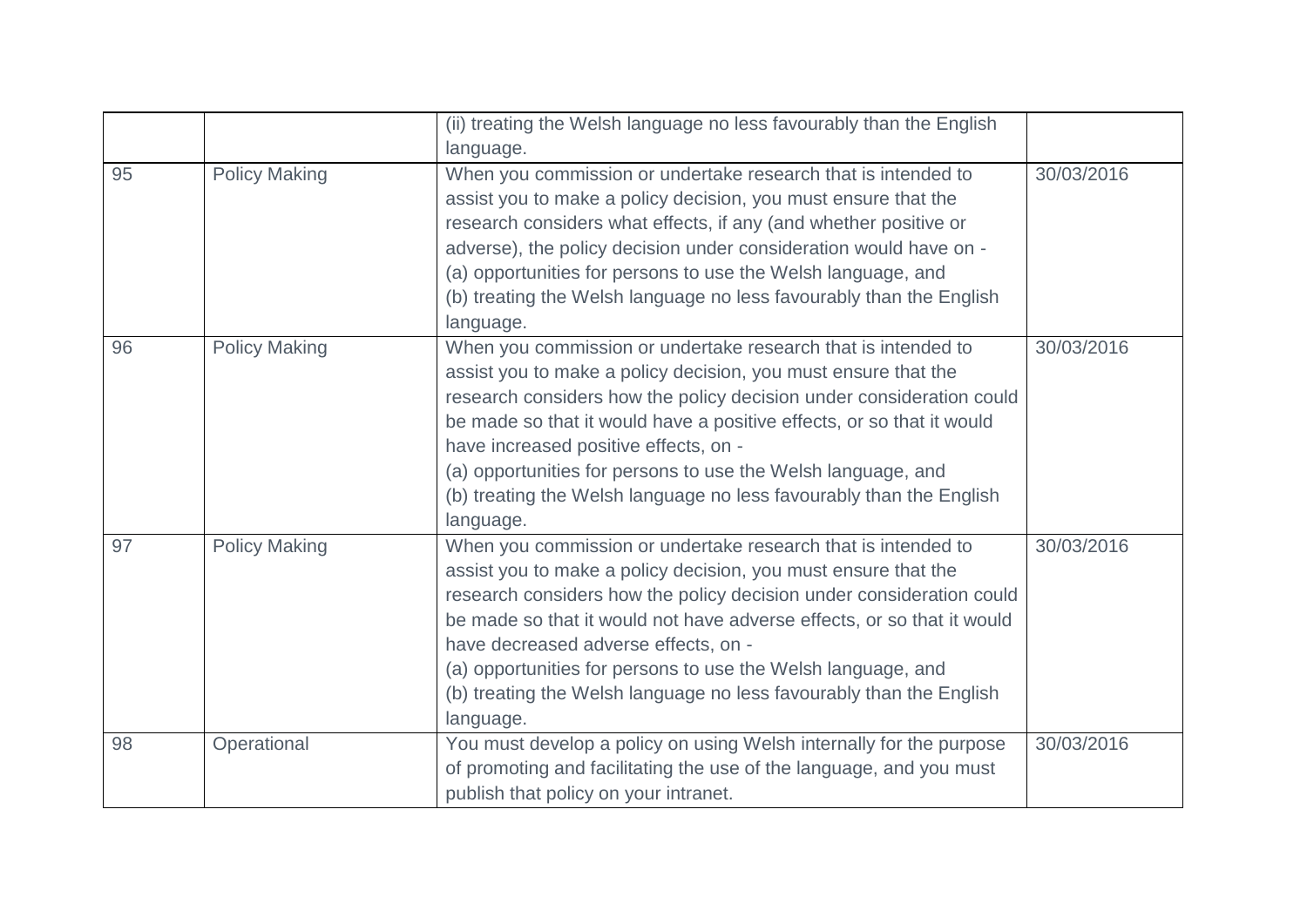| 99  | Operational | When you offer a new post to an individual, you must ask that           | 30/03/2016 |
|-----|-------------|-------------------------------------------------------------------------|------------|
|     |             | individual whether he or she wishes for the contract of employment or   |            |
|     |             | contract for services to be provided in Welsh; and if that is the       |            |
|     |             | individual's wish you must provide the contract in Welsh.               |            |
| 100 | Operational | You must -                                                              | 30/03/2016 |
|     |             | (a) ask each employee whether he or she wishes to receive any           |            |
|     |             | paper correspondence that relates to his or her employment, and         |            |
|     |             | which is addressed to him or her personally, in Welsh, and              |            |
|     |             | (b) if an employee so wishes, provide any such correspondence to        |            |
|     |             | that employee in Welsh.                                                 |            |
| 105 | Operational | If you publish a policy relating to behaviour in the workplace, you     | 30/03/2016 |
|     |             | must publish it in Welsh.                                               |            |
| 106 | Operational | If you publish a policy relating to health and well-being at work, you  | 30/03/2016 |
|     |             | must publish it in Welsh.                                               |            |
| 107 | Operational | If you publish a policy relating to salaries or workplace benefits, you | 30/03/2016 |
|     |             | must publish it in Welsh.                                               |            |
| 108 | Operational | If you publish a policy relating to performance management, you         | 30/03/2016 |
|     |             | must publish it in Welsh.                                               |            |
| 109 | Operational | If you publish a policy about absence from work, you must publish it    | 30/03/2016 |
|     |             | in Welsh.                                                               |            |
| 110 | Operational | If you publish a policy relating to working conditions, you must        | 30/03/2016 |
|     |             | publish it in Welsh.                                                    |            |
| 111 | Operational | If you publish a policy regarding work patterns, you must publish it in | 30/03/2016 |
|     |             | Welsh.                                                                  |            |
| 112 | Operational | You must allow each member of staff -                                   | 30/03/2016 |
|     |             | (a) to make complaints to you in Welsh, and                             |            |
|     |             | (b) to respond in Welsh to any complaint made about him or about        |            |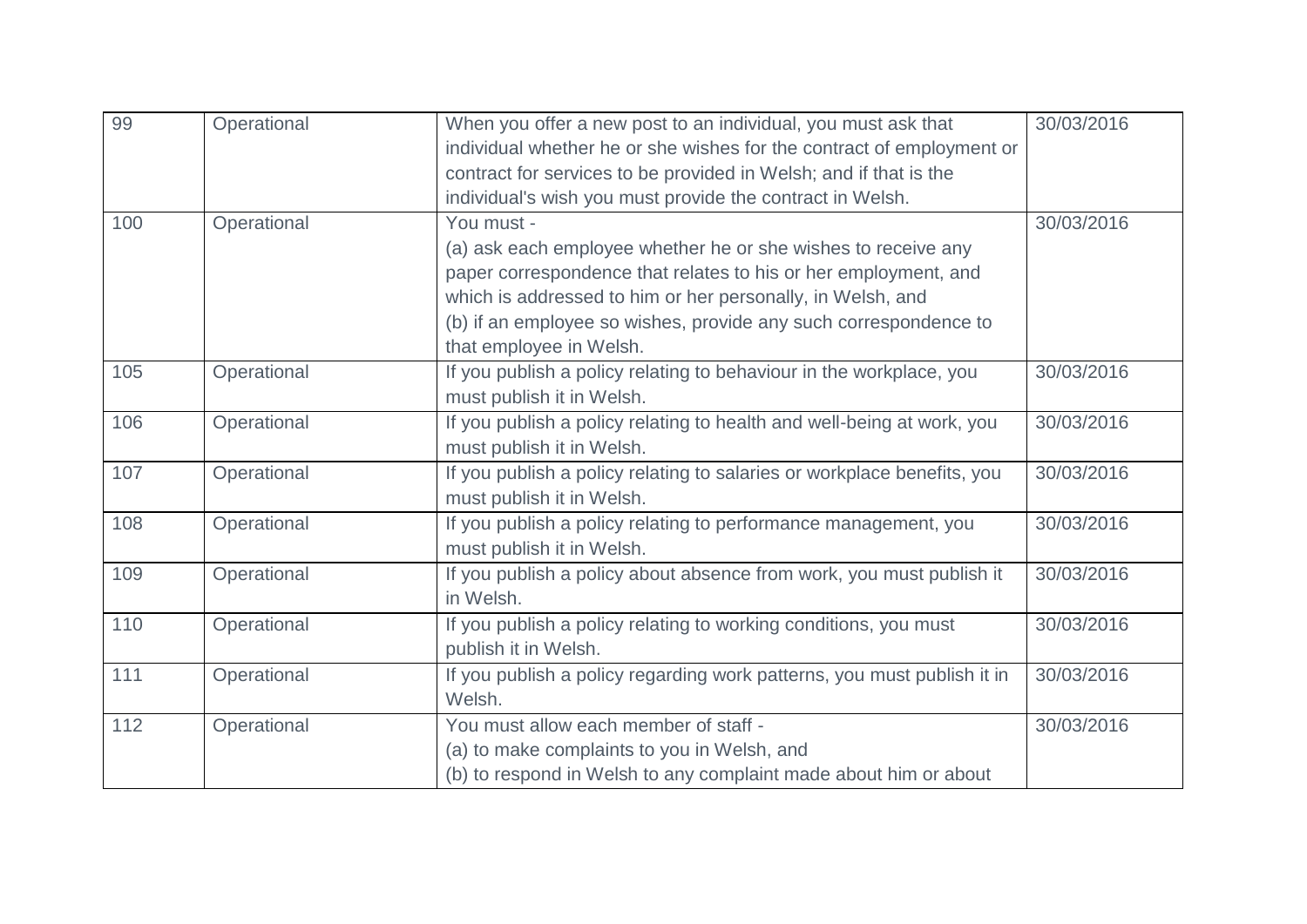|      |             | her.                                                                                                                                                                                                                                                                                                                                                                                                                                                                                                                                                                                                                                   |            |
|------|-------------|----------------------------------------------------------------------------------------------------------------------------------------------------------------------------------------------------------------------------------------------------------------------------------------------------------------------------------------------------------------------------------------------------------------------------------------------------------------------------------------------------------------------------------------------------------------------------------------------------------------------------------------|------------|
| 112A | Operational | You must state in any document that you have that sets out your<br>procedures for making complaints that each member of staff may -                                                                                                                                                                                                                                                                                                                                                                                                                                                                                                    | 30/03/2016 |
|      |             | (a) make a complaint to you in Welsh, and                                                                                                                                                                                                                                                                                                                                                                                                                                                                                                                                                                                              |            |
|      |             | (b) respond to a complaint made about him or about her in Welsh;                                                                                                                                                                                                                                                                                                                                                                                                                                                                                                                                                                       |            |
|      |             | and you must also inform each member of staff of that right.                                                                                                                                                                                                                                                                                                                                                                                                                                                                                                                                                                           |            |
| 114  | Operational | If you receive a complaint from a member of staff or a complaint<br>about a member of staff, and a meeting is required with that member<br>of staff, you must -<br>(a) ask the member of staff whether he or she wishes to use the<br>Welsh language at the meeting;<br>(b) explain that you will provide a translation service from Welsh to<br>English for that purpose if it is required;<br>and if the member of staff wishes to use the Welsh language, you<br>must provide a simultaneous translation service from Welsh to<br>English at the meeting (unless you conduct the meeting in Welsh<br>without translation services). | 30/03/2016 |
| 115  | Operational | When you inform a member of staff of a decision you have reached<br>in relation to a complaint made by him or by her, or in relation to a<br>complaint made about him or about her, you must do so in Welsh if<br>that member of staff -<br>(a) made the complaint in Welsh,<br>(b) responded in Welsh to a complaint about him or about her,<br>(c) asked for a meeting about the complaint to be conducted in<br>Welsh, or<br>(ch) asked to use the Welsh language at a meeting about the<br>complaint.                                                                                                                              | 30/03/2016 |
| 116  | Operational | You must allow all members of staff to respond in Welsh to                                                                                                                                                                                                                                                                                                                                                                                                                                                                                                                                                                             | 30/03/2016 |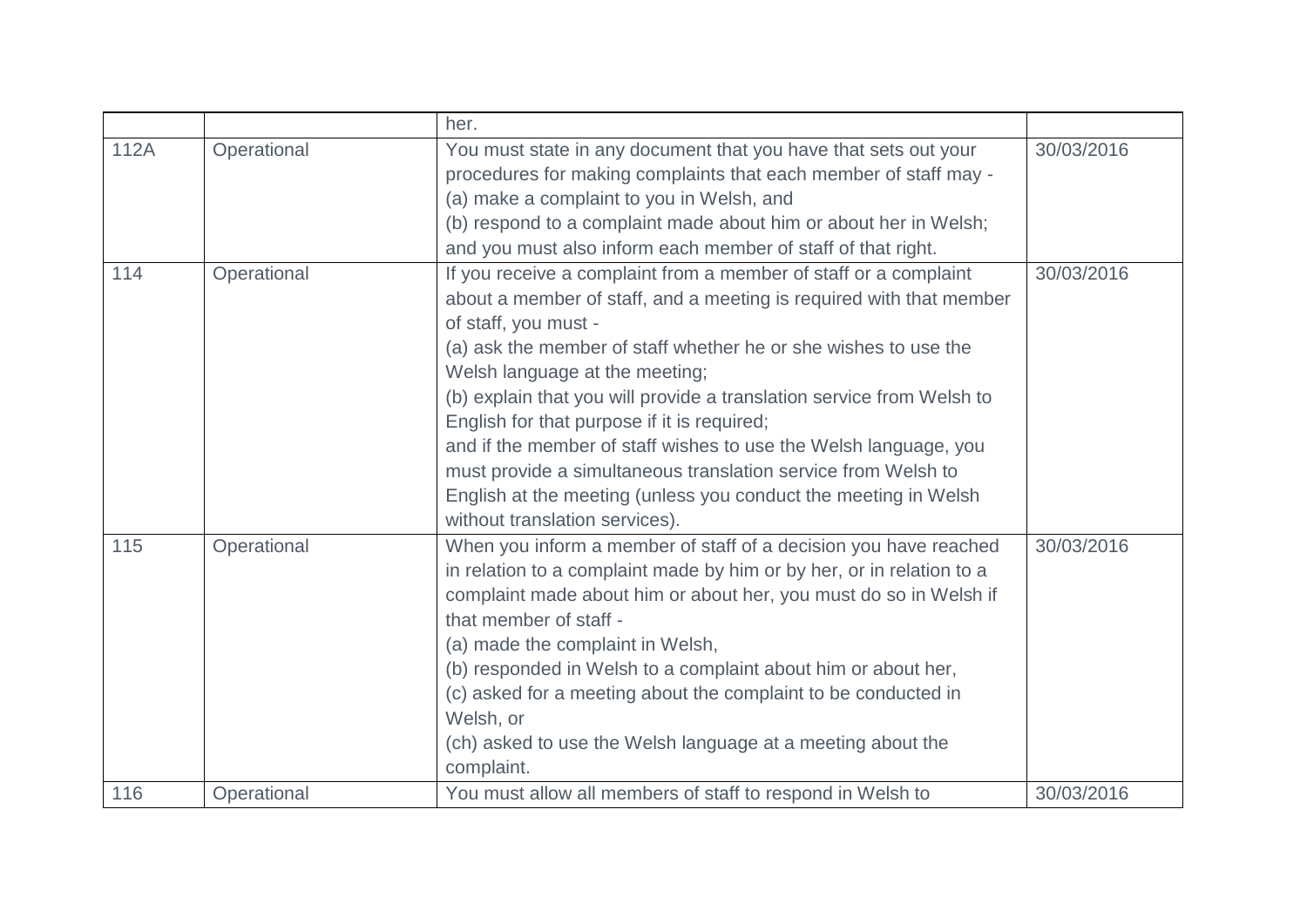|      |             | allegations made against them in any internal disciplinary process.                                                                                                                                                                                                                                                                                                                                                                                                                                                                                                                      |            |
|------|-------------|------------------------------------------------------------------------------------------------------------------------------------------------------------------------------------------------------------------------------------------------------------------------------------------------------------------------------------------------------------------------------------------------------------------------------------------------------------------------------------------------------------------------------------------------------------------------------------------|------------|
| 116A | Operational | You must -<br>(a) state in any document that you have which sets out your<br>arrangements for disciplining staff that any member of staff may<br>respond in Welsh to any allegations made against him or against her,<br>and<br>(b) if you commence a disciplinary procedure in relation to a member<br>of staff, inform that member of staff of that right.                                                                                                                                                                                                                             | 30/03/2016 |
| 118  | Operational | If you organise a meeting with a member of staff regarding a<br>disciplinary matter that relates to his or her conduct you must -<br>(a) ask the member of staff whether he or she wishes to use the<br>Welsh language at the meeting, and<br>(b) explain that you will provide a translation service for that purpose<br>if it is required;<br>and, if the member of staff wishes to use the Welsh language, you<br>must provide a simultaneous translation service from Welsh to<br>English at the meeting (unless you conduct the meeting in Welsh<br>without a translation service). | 30/03/2016 |
| 119  | Operational | When you inform a member of staff of a decision you have reached<br>following a disciplinary process, you must do so in Welsh if that<br>member of staff -<br>(a) responded to allegations made against him or her in Welsh,<br>(b) asked for a meeting regarding the disciplinary process to be<br>conducted in Welsh, or<br>(c) asked to use the Welsh language at a meeting regarding the<br>disciplinary process.                                                                                                                                                                    | 30/03/2016 |
| 120  | Operational | You must provide staff with computer software for checking spelling<br>and grammar in Welsh, and provide Welsh language interfaces for                                                                                                                                                                                                                                                                                                                                                                                                                                                   | 30/03/2016 |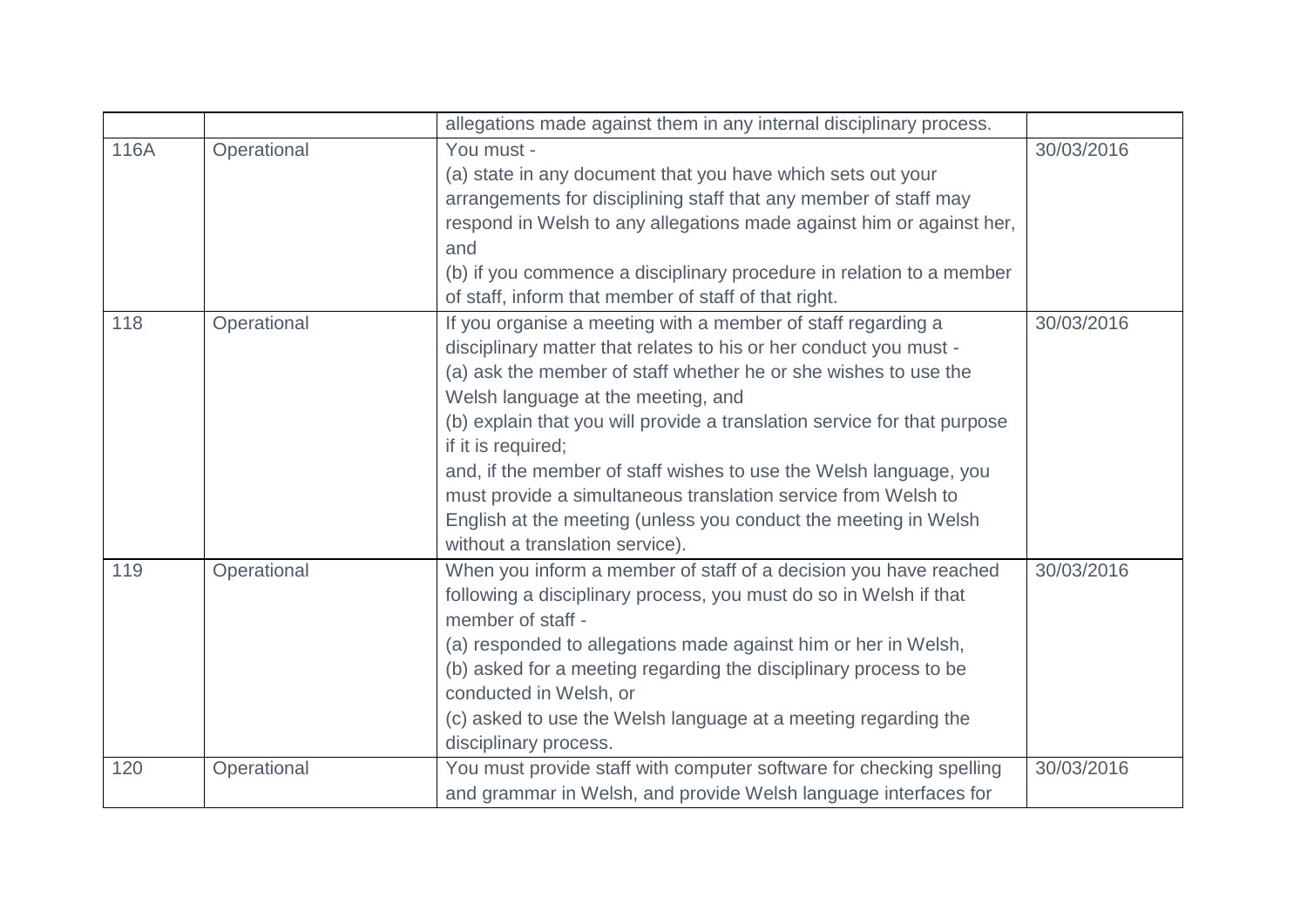|     |             | software (where an interface exists).                                 |            |
|-----|-------------|-----------------------------------------------------------------------|------------|
| 122 | Operational | You must ensure that -                                                | 30/03/2016 |
|     |             | (a) the text of the homepage of your intranet is available in Welsh,  |            |
|     |             | (b) any Welsh language text on your intranet's homepage (or, where    |            |
|     |             | relevant, your Welsh language intranet homepage) is fully functional, |            |
|     |             | and                                                                   |            |
|     |             | (c) the Welsh language is treated no less favourably than the English |            |
|     |             | language in relation to the homepage of your intranet.                |            |
| 124 | Operational | If you have a Welsh language page on your intranet that corresponds   | 30/03/2016 |
|     |             | to an English language page, you must state clearly on the English    |            |
|     |             | language page that the page is also available in Welsh, and must      |            |
|     |             | provide a direct link to the Welsh language page on the               |            |
|     |             | corresponding English language page.                                  |            |
| 125 | Operational | You must designate and maintain a page (or pages) on your intranet    | 30/03/2016 |
|     |             | which provides services and support material to promote the Welsh     |            |
|     |             | language and to assist your staff to use the Welsh language.          |            |
| 126 | Operational | You must provide the interface and menus on your intranet pages in    | 30/03/2016 |
|     |             | Welsh.                                                                |            |
| 127 | Operational | You must assess the Welsh languages skills of your employees.         | 30/03/2016 |
| 130 | Operational | You must provide opportunities during working hours -                 | 30/03/2016 |
|     |             | (a) for your employees to receive basic Welsh language lessons, and   |            |
|     |             | (b) for employees who manage others to receive training on using the  |            |
|     |             | Welsh language in their role as managers.                             |            |
| 131 | Operational | You must provide opportunities for employees who have completed       | 30/03/2016 |
|     |             | basic Welsh language training to receive further training free of     |            |
|     |             | charge, to develop their language skills.                             |            |
| 132 | Operational | You must provide training courses so that your employees can          | 30/03/2016 |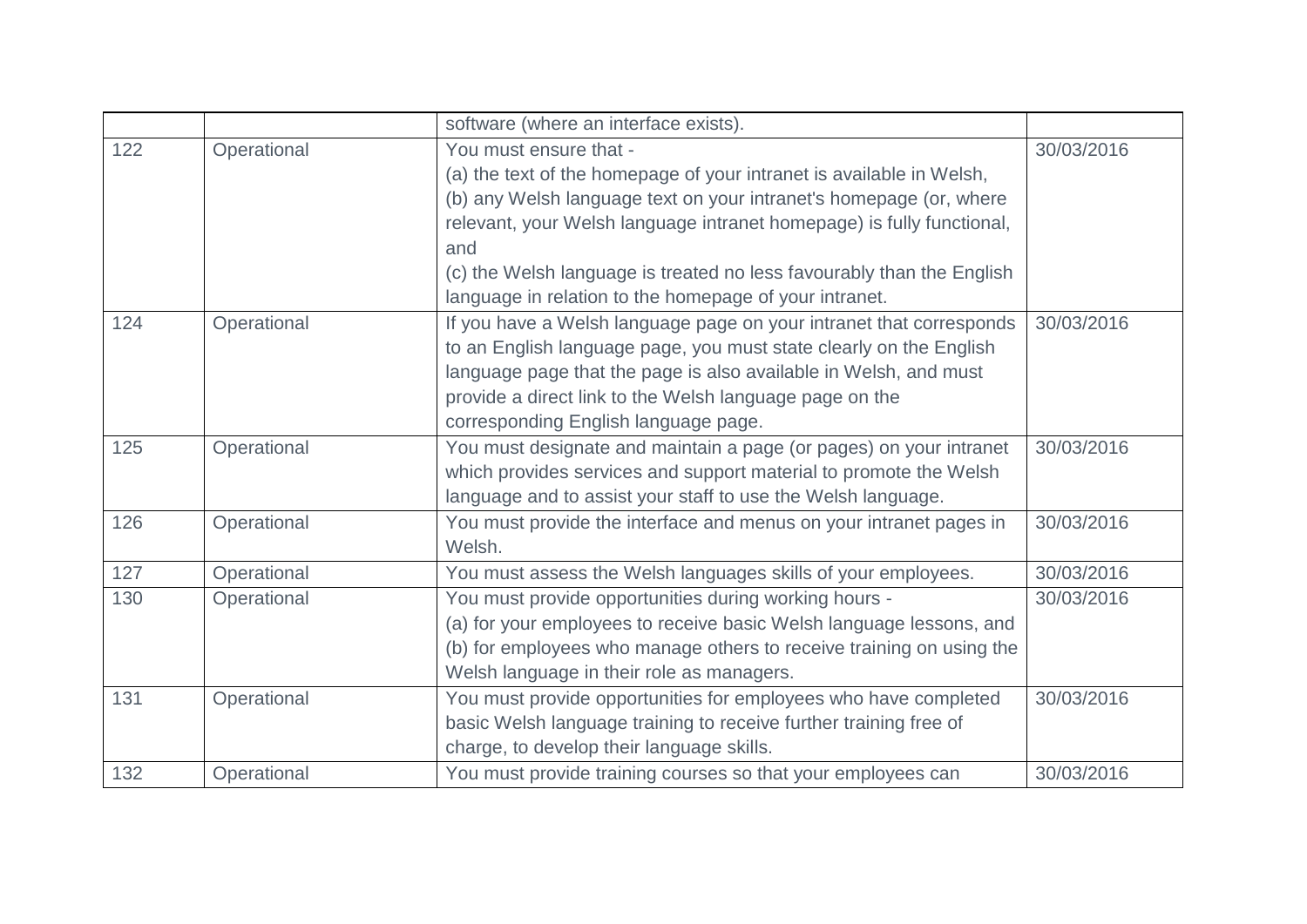|      |             | develop -<br>(a) awareness of the Welsh language (including awareness of its<br>history and its role in Welsh culture);<br>(b) an understanding of the duty to operate in accordance with the<br>Welsh language standards;                                                                                                                                                                                            |            |
|------|-------------|-----------------------------------------------------------------------------------------------------------------------------------------------------------------------------------------------------------------------------------------------------------------------------------------------------------------------------------------------------------------------------------------------------------------------|------------|
|      |             | (c) an understanding of how the Welsh language can be used in the<br>workplace.                                                                                                                                                                                                                                                                                                                                       |            |
| 133  | Operational | When you provide information to new employees (for example by<br>means of an induction process), you must provide information for the<br>purpose of raising their awareness of the Welsh language.                                                                                                                                                                                                                    | 30/03/2016 |
| 134  | Operational | You must provide text or a logo for your staff to include in e-mail<br>signatures which will enable them to indicate whether they speak<br>Welsh fluently or whether they are learning the language.                                                                                                                                                                                                                  | 30/03/2016 |
| 135  | Operational | You must provide wording for your employees which will enable them<br>to include a Welsh language version of their contact details in e-mail<br>messages, and to provide a Welsh language version of any message<br>which informs others that they are unavailable to respond to e-mail<br>messages.                                                                                                                  | 30/03/2016 |
| 136  | Operational | When you assess the requirements for a new or vacant post, you<br>must assess the need for Welsh language skills, and categorise it as<br>a post where one or more of the following apply -<br>(a) Welsh language skills are essential;<br>(b) Welsh language skills need to be learnt when appointed to the<br>post;<br>(c) Welsh language skills are desirable; or<br>(ch) Welsh language skills are not necessary. | 30/03/2016 |
| 136A | Operational | If you have categorised a post as one where Welsh language skills<br>are essential, desirable or need to be learnt you must -                                                                                                                                                                                                                                                                                         | 30/03/2016 |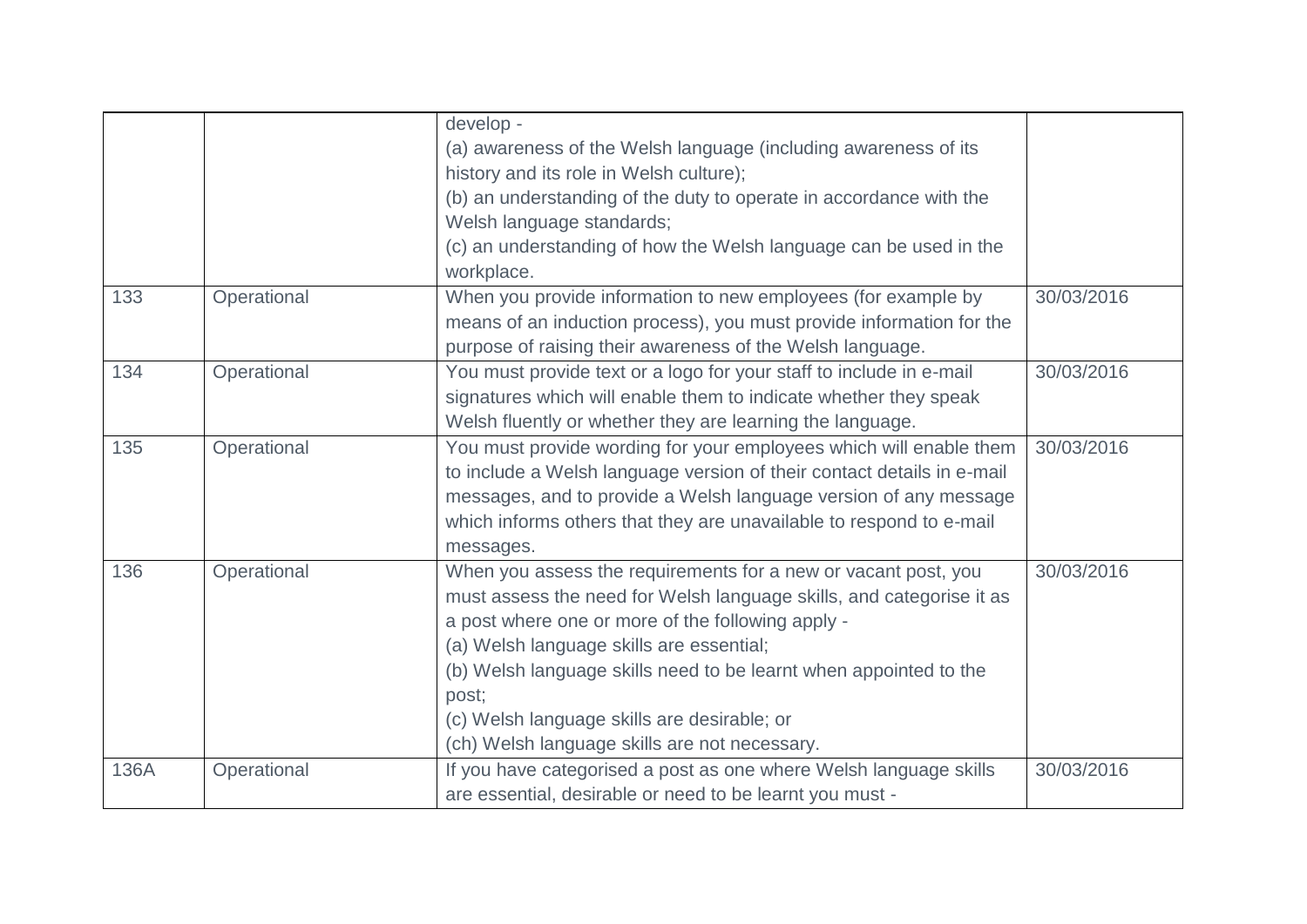|      |             | (a) specify that when advertising the post, and                                                                                                                                                              |            |
|------|-------------|--------------------------------------------------------------------------------------------------------------------------------------------------------------------------------------------------------------|------------|
|      |             | (b) advertise the post in Welsh.                                                                                                                                                                             |            |
| 137  | Operational | When you advertise a post, you must state that applications may be<br>submitted in Welsh, and that an application submitted in Welsh will<br>not be treated less favourably than an application submitted in | 30/03/2016 |
|      |             | English.                                                                                                                                                                                                     |            |
| 137A | Operational | If you publish -                                                                                                                                                                                             | 30/03/2016 |
|      |             | (a) application forms for posts;                                                                                                                                                                             |            |
|      |             | (b) material that explains your procedure for applying for posts;                                                                                                                                            |            |
|      |             | (c) information about your interview process, or about other                                                                                                                                                 |            |
|      |             | assessment methods when applying for posts;                                                                                                                                                                  |            |
|      |             | (ch) job descriptions;                                                                                                                                                                                       |            |
|      |             | you must publish them in Welsh; and you must ensure that the Welsh                                                                                                                                           |            |
|      |             | language versions of the documents are treated no less favourably                                                                                                                                            |            |
|      |             | than any English language versions of those documents.                                                                                                                                                       |            |
| 137B | Operational | You must not treat an application for a post made in Welsh less                                                                                                                                              | 30/03/2016 |
|      |             | favourably than you treat an application made in English (including,                                                                                                                                         |            |
|      |             | amongst other matters, in relation to the closing date you set for                                                                                                                                           |            |
|      |             | receiving applications and in relation to any time-scale for informing                                                                                                                                       |            |
|      |             | individuals of decisions).                                                                                                                                                                                   |            |
| 139  | Operational | You must ensure that your application forms for posts -                                                                                                                                                      | 30/03/2016 |
|      |             | (a) provide a space for individuals to indicate that they wish to use                                                                                                                                        |            |
|      |             | the Welsh language at an interview or at any other method of                                                                                                                                                 |            |
|      |             | assessment, and                                                                                                                                                                                              |            |
|      |             | (b) explain that you will provide a translation service from Welsh to                                                                                                                                        |            |
|      |             | English for that purpose if it is required;                                                                                                                                                                  |            |
|      |             | and, if the individual wishes to use the Welsh language at the                                                                                                                                               |            |
|      |             | interview or assessment, you must provide a simultaneous                                                                                                                                                     |            |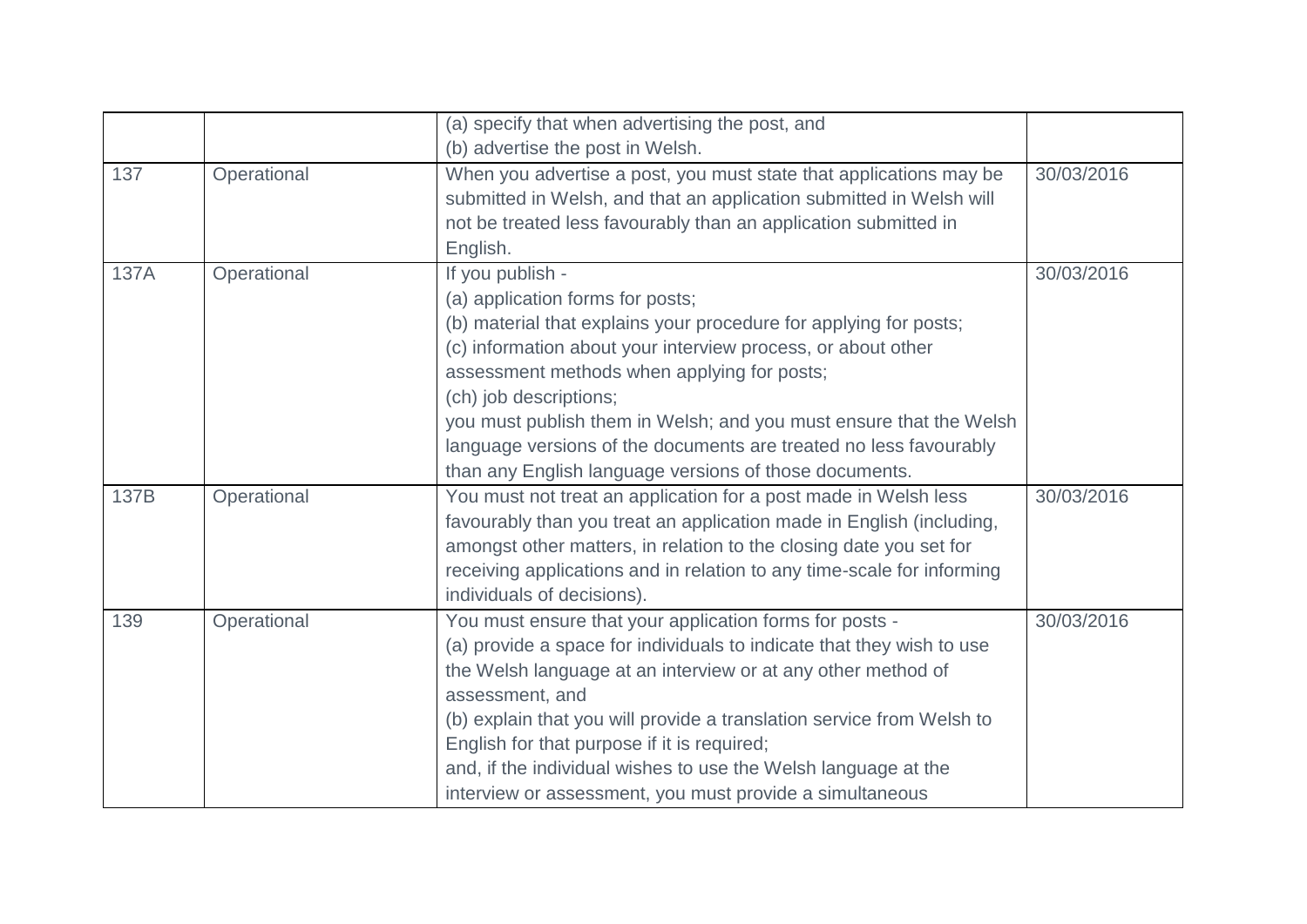|     |                       | translation service at the interview or assessment (unless you         |            |
|-----|-----------------------|------------------------------------------------------------------------|------------|
|     |                       |                                                                        |            |
|     |                       | conduct the interview or assessment in Welsh without that translation  |            |
|     |                       | service).                                                              |            |
| 140 | Operational           | When you inform an individual of your decision in relation to an       | 30/03/2016 |
|     |                       | application for a post, you must do so in Welsh if the application was |            |
|     |                       | made in Welsh.                                                         |            |
| 141 | Operational           | When you erect a new sign or renew a sign in your workplace            | 30/03/2016 |
|     |                       | (including temporary signs), any text displayed on the sign must be    |            |
|     |                       | displayed in Welsh (whether on the same sign as the corresponding      |            |
|     |                       | English language text or on a separate sign), and if the same text is  |            |
|     |                       | displayed in Welsh and in English, you must not treat the Welsh        |            |
|     |                       | language text less favourably than the English language text.          |            |
| 142 | Operational           | When you erect a new sign or renew a sign in your workplace            | 30/03/2016 |
|     |                       | (including temporary signs) which conveys the same information in      |            |
|     |                       | Welsh and in English, the Welsh language text must be positioned so    |            |
|     |                       | that it is likely to be read first.                                    |            |
| 143 | Operational           | You must ensure that the Welsh language text on signs displayed in     | 30/03/2016 |
|     |                       | your workplace is accurate in terms of meaning and expression.         |            |
| 144 | Operational           | When you make announcements in the workplace using audio               | 30/03/2016 |
|     |                       | equipment, that announcement must be made in Welsh, and if the         |            |
|     |                       | announcement is made in Welsh and in English, the announcement         |            |
|     |                       | must be made in Welsh first.                                           |            |
| 147 | <b>Record Keeping</b> | You must keep a record, in relation to each financial year, of the     | 30/03/2016 |
|     |                       | number of complaints you receive relating to your compliance with      |            |
|     |                       | standards.                                                             |            |
| 148 | <b>Record Keeping</b> | You must keep a copy of any written complaint that you receive that    | 30/03/2016 |
|     |                       | relates to your compliance with the standards with which you are       |            |
|     |                       | under a duty to comply.                                                |            |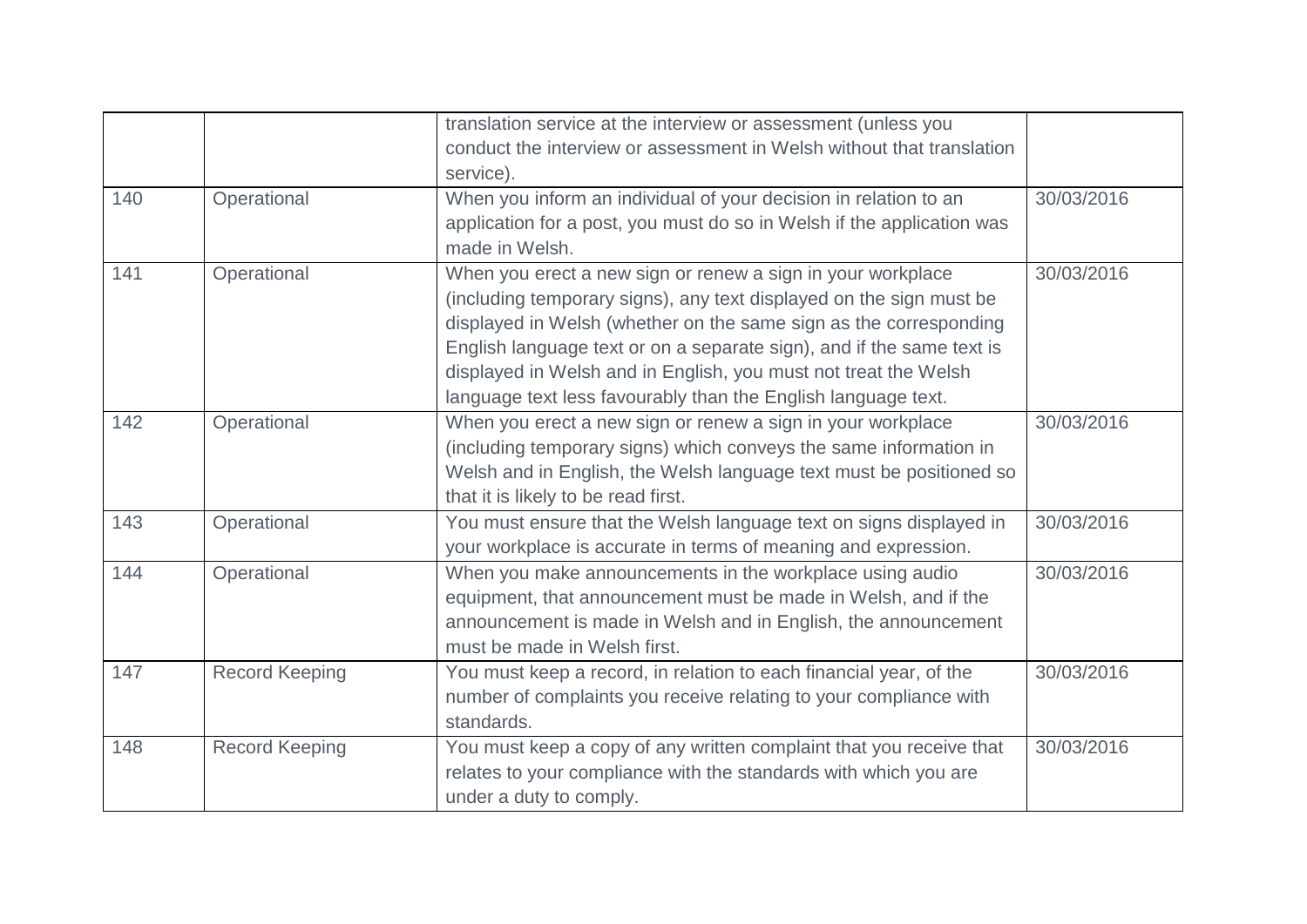| 149 | <b>Record Keeping</b>          | You must keep a copy of any written complaint that you receive that  | 30/03/2016 |
|-----|--------------------------------|----------------------------------------------------------------------|------------|
|     |                                | relates to the Welsh language (whether or not that complaint relates |            |
|     |                                | to the standards with which you are under a duty to comply).         |            |
| 150 | <b>Record Keeping</b>          | You must keep a record of the steps that you have taken in order to  | 30/03/2016 |
|     |                                | ensure compliance with the policy making standards with which you    |            |
|     |                                | are under a duty to comply.                                          |            |
| 151 | <b>Record Keeping</b>          | You must keep a record (following assessments of your employees'     | 30/03/2016 |
|     |                                | Welsh language skills made in accordance with standard 127), of the  |            |
|     |                                | number of employees who have Welsh language skills at the end of     |            |
|     |                                | each financial year and, where you have that information, you must   |            |
|     |                                | keep a record of the skill level of those employees.                 |            |
| 153 | <b>Record Keeping</b>          | You must keep a copy of every assessment that you carry out (in      | 30/03/2016 |
|     |                                | accordance with standard 136) in respect of the Welsh language       |            |
|     |                                | skills that may be needed in relation to a new or vacant post.       |            |
| 154 | <b>Record Keeping</b>          | You must keep a record, in relation to each financial year of the    | 30/03/2016 |
|     |                                | number of new and vacant posts which were categorised (in            |            |
|     |                                | accordance with standard 136) as posts where -                       |            |
|     |                                | (a) Welsh language skills are essential;                             |            |
|     |                                | (b) Welsh language skills need to be learnt when appointed to the    |            |
|     |                                | post;                                                                |            |
|     |                                | (c) Welsh language skills are desirable; or                          |            |
|     |                                | (ch) Welsh language skills are not necessary.                        |            |
| 155 | <b>Supplementary - Service</b> | You must ensure that a document which records the service delivery   | 30/03/2016 |
|     | Delivery                       | standards with which you are under a duty to comply, and the extent  |            |
|     |                                | to which you are under a duty to comply with those standards, is     |            |
|     |                                | available -                                                          |            |
|     |                                | (a) on your website, and                                             |            |
|     |                                | (b) in each of your offices that are open to the public.             |            |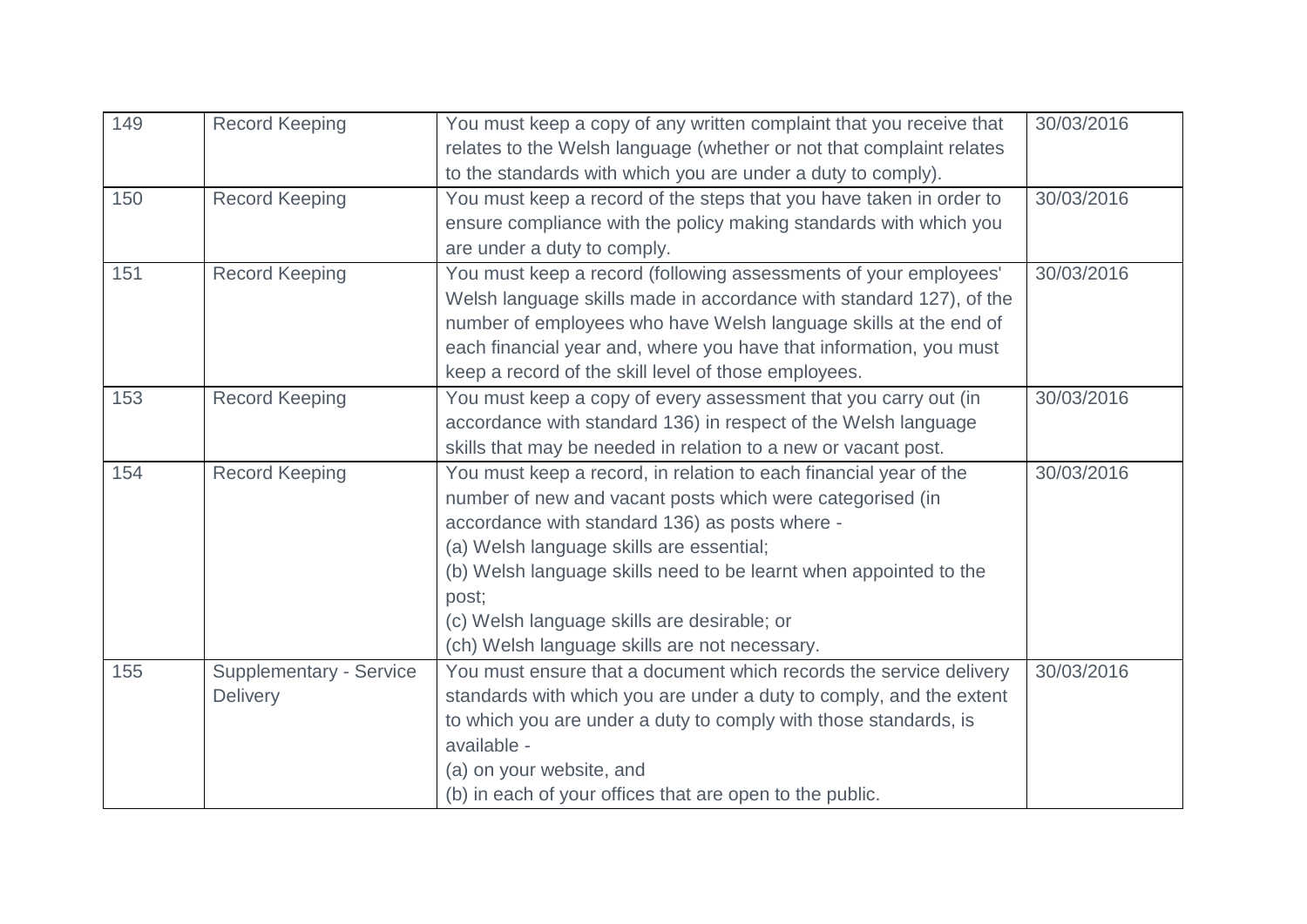| 156 | <b>Supplementary - Service</b> | You must -                                                               | 30/03/2016 |
|-----|--------------------------------|--------------------------------------------------------------------------|------------|
|     | <b>Delivery</b>                | (a) ensure that you have a complaints procedure that deals with the      |            |
|     |                                | following matters -                                                      |            |
|     |                                | (i) how you intend to deal with complaints relating to your compliance   |            |
|     |                                | with the service delivery standards with which you are under a duty to   |            |
|     |                                | comply, and                                                              |            |
|     |                                | (ii) how you will provide training for your staff in relation to dealing |            |
|     |                                | with those complaints,                                                   |            |
|     |                                | (b) publish a document that records that procedure on your website,      |            |
|     |                                | and                                                                      |            |
|     |                                | (c) ensure that a copy of that document is available in each of your     |            |
|     |                                | offices that are open to the public.                                     |            |
| 157 | Supplementary - Service        | You must -                                                               | 30/03/2016 |
|     | <b>Delivery</b>                | (a) ensure that you have arrangements for                                |            |
|     |                                | (i) overseeing the way you comply with the service delivery standards    |            |
|     |                                | with which you are under a duty to comply,                               |            |
|     |                                | (ii) promoting the services that you offer in accordance with those      |            |
|     |                                | standards, and                                                           |            |
|     |                                | (iii) facilitating the use of those services,                            |            |
|     |                                | (b) publish a document that records those arrangements on your           |            |
|     |                                | website, and                                                             |            |
|     |                                | (c) ensure that a copy of that document is available in each of your     |            |
|     |                                | offices that are open to the public.                                     |            |
| 158 | <b>Supplementary - Service</b> | (1) You must produce a report (an "annual report"), in Welsh, in         | 30/03/2016 |
|     | Delivery                       | relation to each financial year, which deals with the way in which you   |            |
|     |                                | have complied with the service delivery standards with which you         |            |
|     |                                | were under a duty to comply during that year.                            |            |
|     |                                | (2) The annual report must include the number of complaints that you     |            |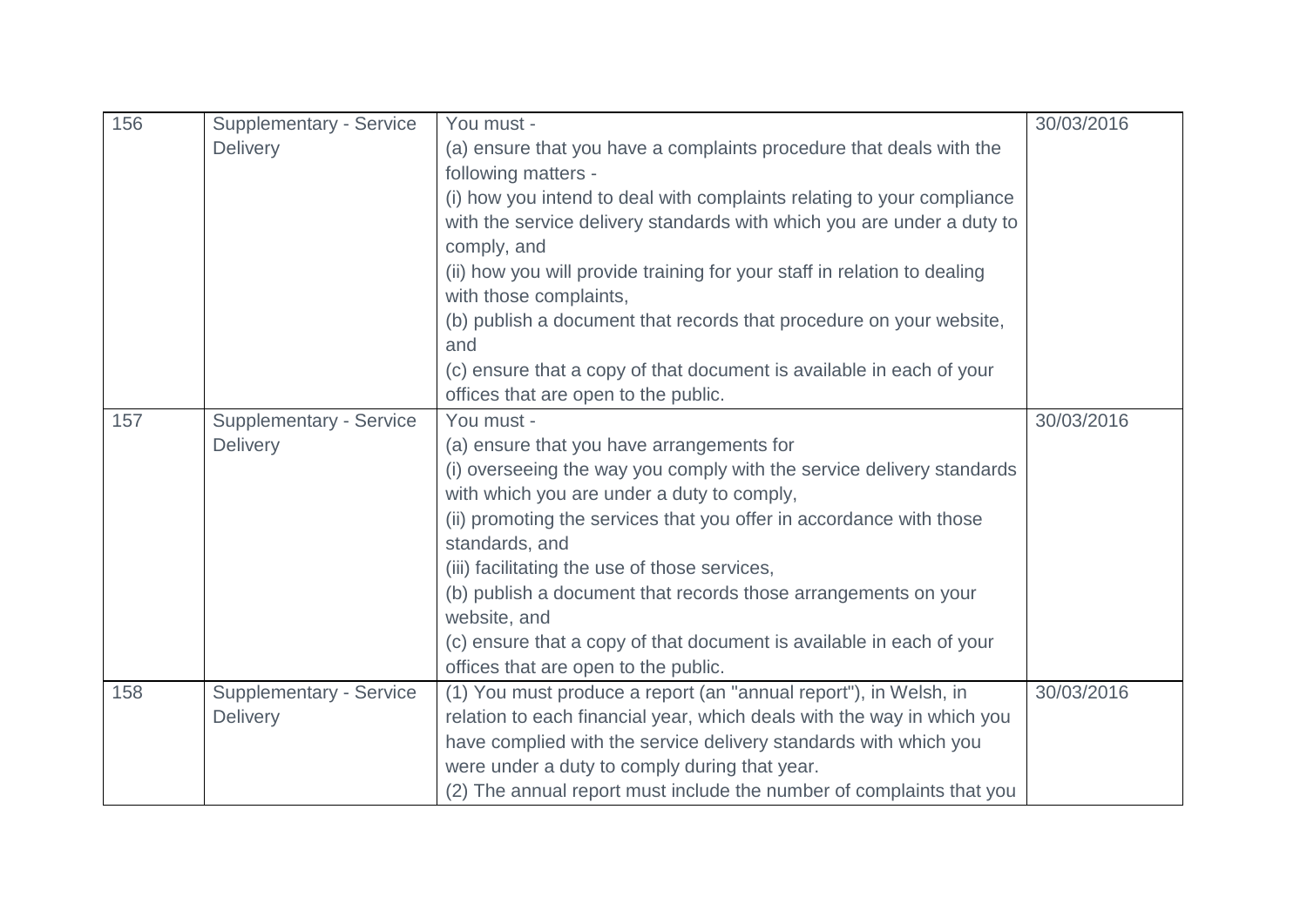|     |                                | received during that year which related to your compliance with the    |            |
|-----|--------------------------------|------------------------------------------------------------------------|------------|
|     |                                | service delivery standards with which you were under a duty to         |            |
|     |                                | comply.                                                                |            |
|     |                                | (3) You must publish the annual report no later than 30 June           |            |
|     |                                | following the financial year to which the report relates.              |            |
|     |                                | (4) You must publicise the fact that you have published an annual      |            |
|     |                                | report.                                                                |            |
|     |                                | (5) You must ensure that a current copy of your annual report is       |            |
|     |                                | available -                                                            |            |
|     |                                | (a) on your website, and                                               |            |
|     |                                | (b) in each of your offices that are open to the public.               |            |
| 159 | <b>Supplementary - Service</b> | You must publish a document on your website which explains how         | 30/03/2016 |
|     | Delivery                       | you intend to comply with the service delivery standards with which    |            |
|     |                                | you are under a duty to comply.                                        |            |
| 160 | <b>Supplementary - Service</b> | You must provide any information requested by the Welsh Language       | 30/03/2016 |
|     | <b>Delivery</b>                | Commissioner which relates to your compliance with the service         |            |
|     |                                | delivery standards with which you are under a duty to comply.          |            |
| 161 | <b>Supplementary - Policy</b>  | You must ensure that a document which records the policy making        | 30/03/2016 |
|     | Making                         | standards with which you are under a duty to comply, and the extent    |            |
|     |                                | to which you are under a duty to comply with those standards, is       |            |
|     |                                | available -                                                            |            |
|     |                                | (a) on your website, and                                               |            |
|     |                                | (b) in each of your offices that are open to the public.               |            |
| 162 | Supplementary - Policy         | You must -                                                             | 30/03/2016 |
|     | Making                         | (a) ensure that you have a complaints procedure that deals with the    |            |
|     |                                | following matters -                                                    |            |
|     |                                | (i) how you intend to deal with complaints relating to your compliance |            |
|     |                                | with the policy making standards with which you are under a duty to    |            |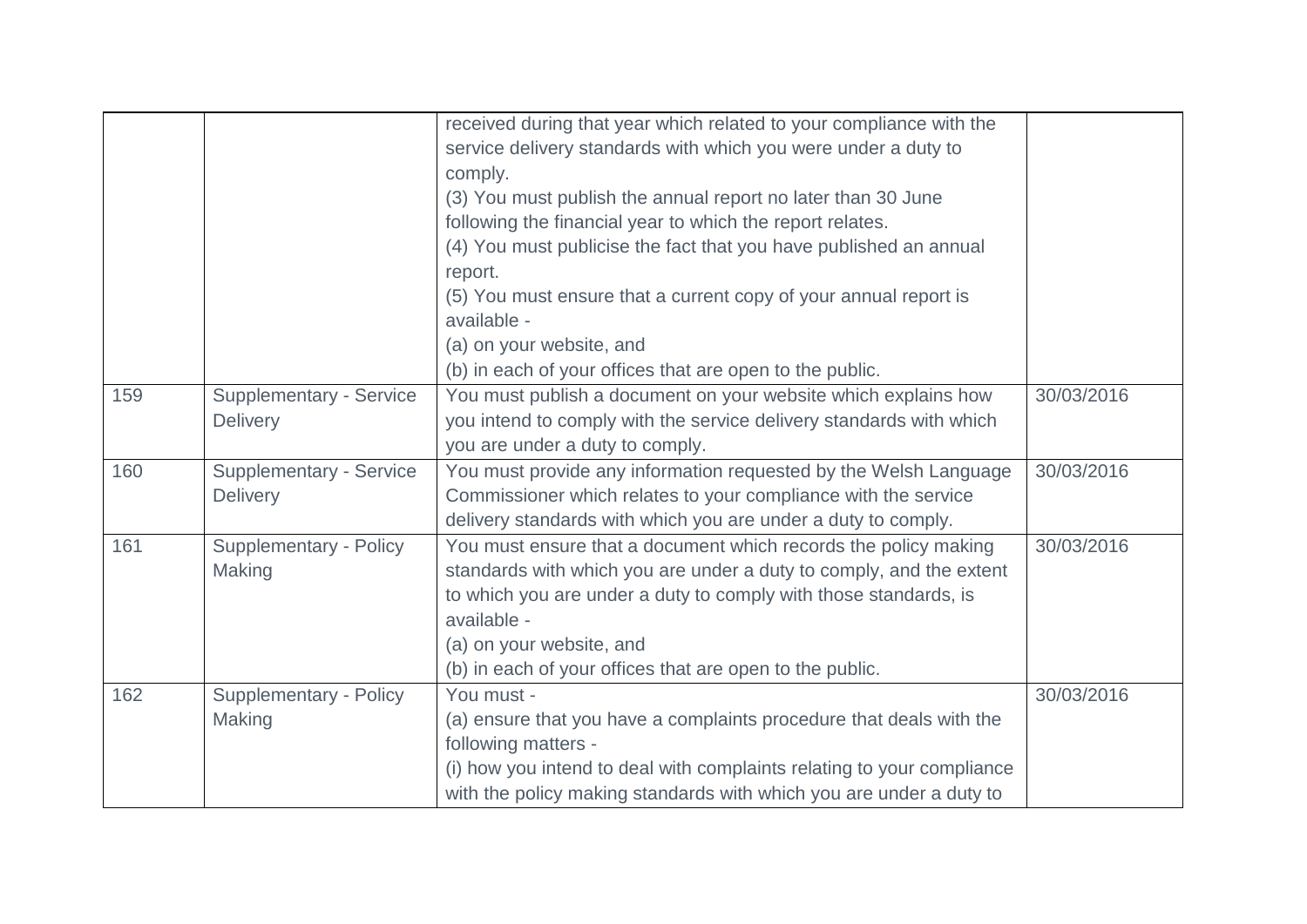|     |                                  | comply, and<br>(ii) how you will provide training for your staff in relation to dealing<br>with those complaints,<br>(b) publish a document that records that procedure on your website,<br>and<br>(c) ensure that a copy of that document is available in each of your                                                                                                                                                                                                                                                                                                                                                                                                                                                                                                      |            |
|-----|----------------------------------|------------------------------------------------------------------------------------------------------------------------------------------------------------------------------------------------------------------------------------------------------------------------------------------------------------------------------------------------------------------------------------------------------------------------------------------------------------------------------------------------------------------------------------------------------------------------------------------------------------------------------------------------------------------------------------------------------------------------------------------------------------------------------|------------|
|     |                                  | offices that are open to the public.                                                                                                                                                                                                                                                                                                                                                                                                                                                                                                                                                                                                                                                                                                                                         |            |
| 163 | Supplementary - Policy<br>Making | You must -<br>(a) ensure that you have arrangements for overseeing the way you<br>comply with the policy making standards with which you are under a<br>duty to comply,<br>(b) publish a document that records those arrangements on your<br>website, and<br>(c) ensure that a copy of that document is available in each of your                                                                                                                                                                                                                                                                                                                                                                                                                                            | 30/03/2016 |
|     |                                  | offices that are open to the public.                                                                                                                                                                                                                                                                                                                                                                                                                                                                                                                                                                                                                                                                                                                                         |            |
| 164 | Supplementary - Policy<br>Making | (1) You must produce a report (an "annual report"), in Welsh, in<br>relation to each financial year, which deals with the way in which you<br>have complied with the policy making standards with which you were<br>under a duty to comply during that year.<br>(2) The annual report must include the number of complaints you<br>received during the year which related to your compliance with the<br>policy making standards with which you were under a duty to comply.<br>(3) You must publish the annual report no later than 30 June<br>following the financial year to which the report relates.<br>(4) You must publicise the fact that you have published an annual<br>report.<br>(5) You must ensure that a current copy of your annual report is<br>available - | 30/03/2016 |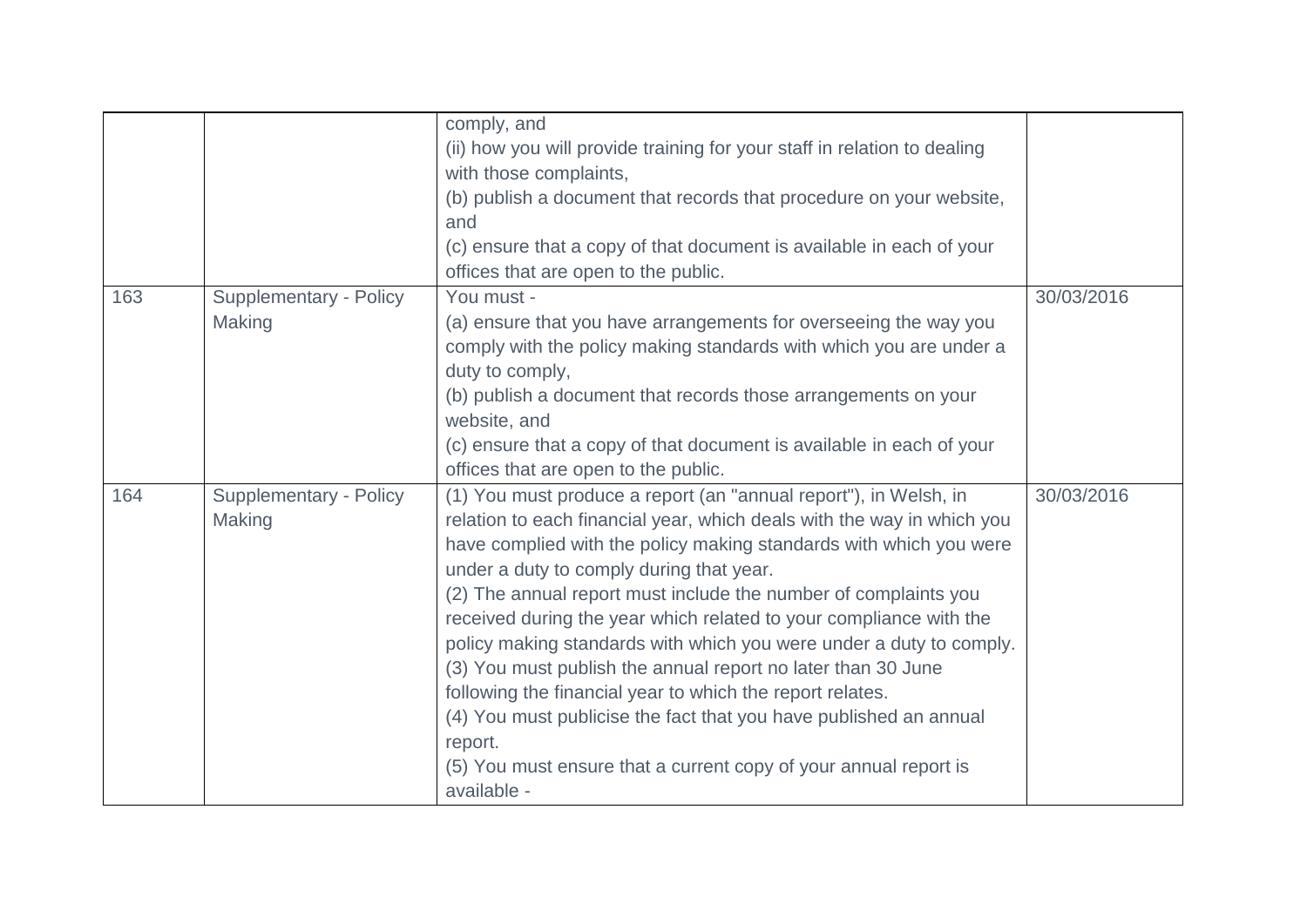|     |                               | (a) on your website, and                                                 |            |
|-----|-------------------------------|--------------------------------------------------------------------------|------------|
|     |                               | (b) in each of your offices that are open to the public.                 |            |
| 165 | <b>Supplementary - Policy</b> | You must publish a document on your website which explains how           | 30/03/2016 |
|     | Making                        | you intend to comply with the policy making standards with which you     |            |
|     |                               | are under a duty to comply.                                              |            |
| 166 | <b>Supplementary - Policy</b> | You must provide any information requested by the Welsh Language         | 30/03/2016 |
|     | Making                        | Commissioner which relates to compliance with the policy making          |            |
|     |                               | standards with which you are under a duty to comply.                     |            |
| 167 | Supplementary -               | You must ensure that a document which records the operational            | 30/03/2016 |
|     | Operational                   | standards with which you are under a duty to comply, and the extent      |            |
|     |                               | to which you are under a duty to comply with those standards, is         |            |
|     |                               | available -                                                              |            |
|     |                               | (a) on your website, and                                                 |            |
|     |                               | (b) in each of your offices that are open to the public.                 |            |
| 168 | Supplementary -               | You must -                                                               | 30/03/2016 |
|     | Operational                   | (a) ensure that you have a complaints procedure that deals with the      |            |
|     |                               | following matters -                                                      |            |
|     |                               | (i) how you intend to deal with complaints relating to your compliance   |            |
|     |                               | with the operational standards with which you are under a duty to        |            |
|     |                               | comply, and                                                              |            |
|     |                               | (ii) how you will provide training for your staff in relation to dealing |            |
|     |                               | with those complaints, and                                               |            |
|     |                               | (b) publish a document that records that procedure on your intranet.     |            |
| 169 | Supplementary -               | You must -                                                               | 30/03/2016 |
|     | Operational                   | (a) ensure that you have arrangements for                                |            |
|     |                               | (i) overseeing the way you comply with the operational standards         |            |
|     |                               | with which you are under a duty to comply,                               |            |
|     |                               | (ii) promoting the services that you offer in accordance with those      |            |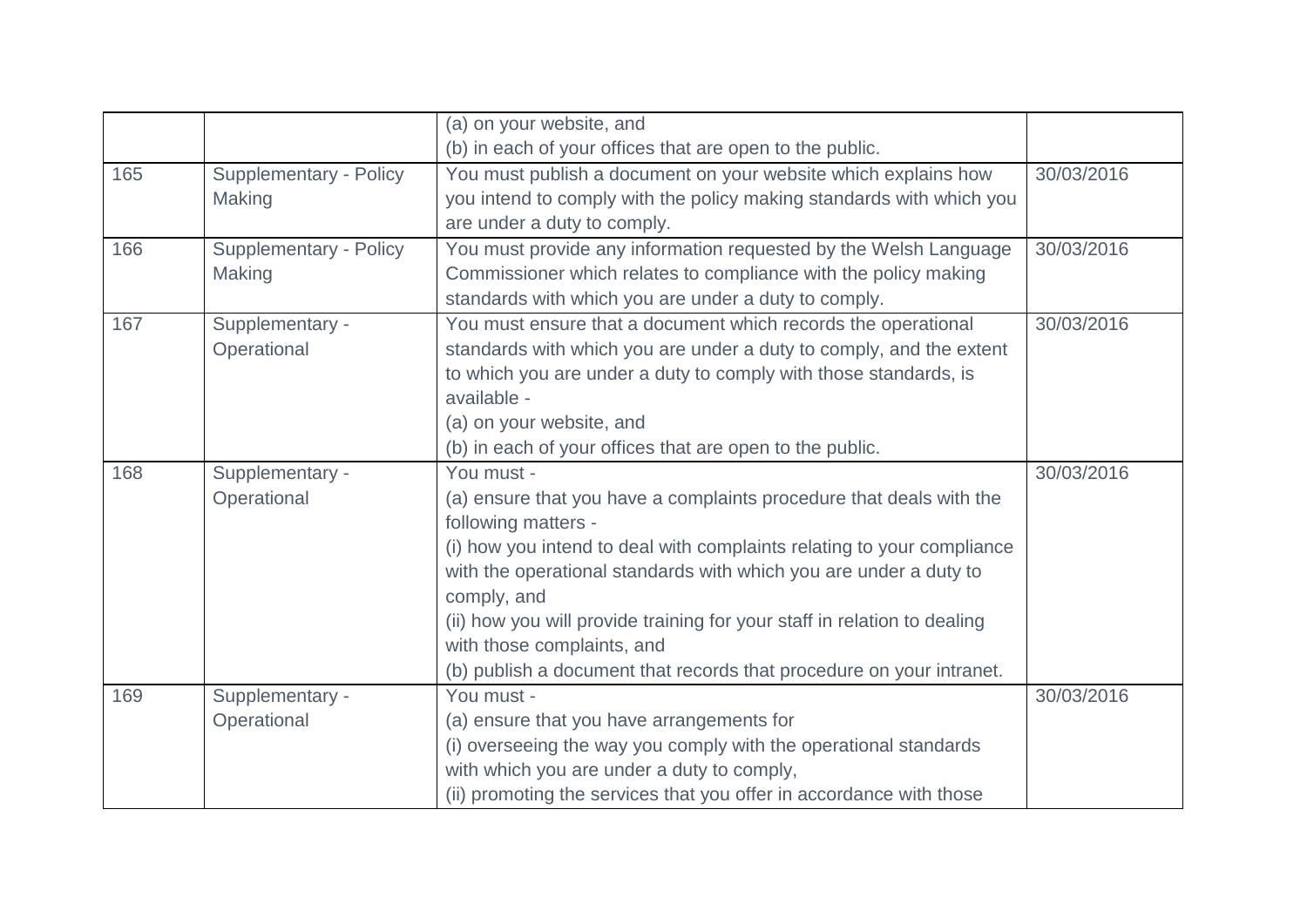|     |                 | standards, and                                                          |            |
|-----|-----------------|-------------------------------------------------------------------------|------------|
|     |                 | (iii) facilitate the use of those services, and                         |            |
|     |                 | (b) publish document that records that procedure on your intranet.      |            |
| 170 | Supplementary - | (1) You must produce a report (an "annual report"), in Welsh, in        | 30/03/2016 |
|     | Operational     | relation to each financial year, which deals with the way in which you  |            |
|     |                 | have complied with the operational standards with which you were        |            |
|     |                 | under a duty to comply during that year.                                |            |
|     |                 | (2) The annual report must include the following information (where     |            |
|     |                 | relevant, to the extent you are under a duty to comply with the         |            |
|     |                 | standards referred to) -                                                |            |
|     |                 | (a) the number of employees who have Welsh language skills at the       |            |
|     |                 | end of the year in question (on the basis of the records you kept in    |            |
|     |                 | accordance with standard 151);                                          |            |
|     |                 | (b) the number of members of staff who attended training courses        |            |
|     |                 | you offered in Welsh during the year (on the basis of the records you   |            |
|     |                 | kept in accordance with standard 152);                                  |            |
|     |                 | (c) if a Welsh version of a course was offered by you during that year, |            |
|     |                 | the percentage of the total number of staff attending the course who    |            |
|     |                 | attended the Welsh version (on the basis of the records you kept in     |            |
|     |                 | accordance with standard 152);                                          |            |
|     |                 | (ch) the number of new and vacant posts that you advertised during      |            |
|     |                 | the year which were categorised as posts where -                        |            |
|     |                 | (i) Welsh language skills were essential,                               |            |
|     |                 | (ii) Welsh language skills needed to be learnt when appointed to the    |            |
|     |                 | post,                                                                   |            |
|     |                 | (iii) Welsh language skills were desirable, or                          |            |
|     |                 | (iv) Welsh language skills were not necessary, (on the basis of the     |            |
|     |                 | records you kept in accordance with standard 154);                      |            |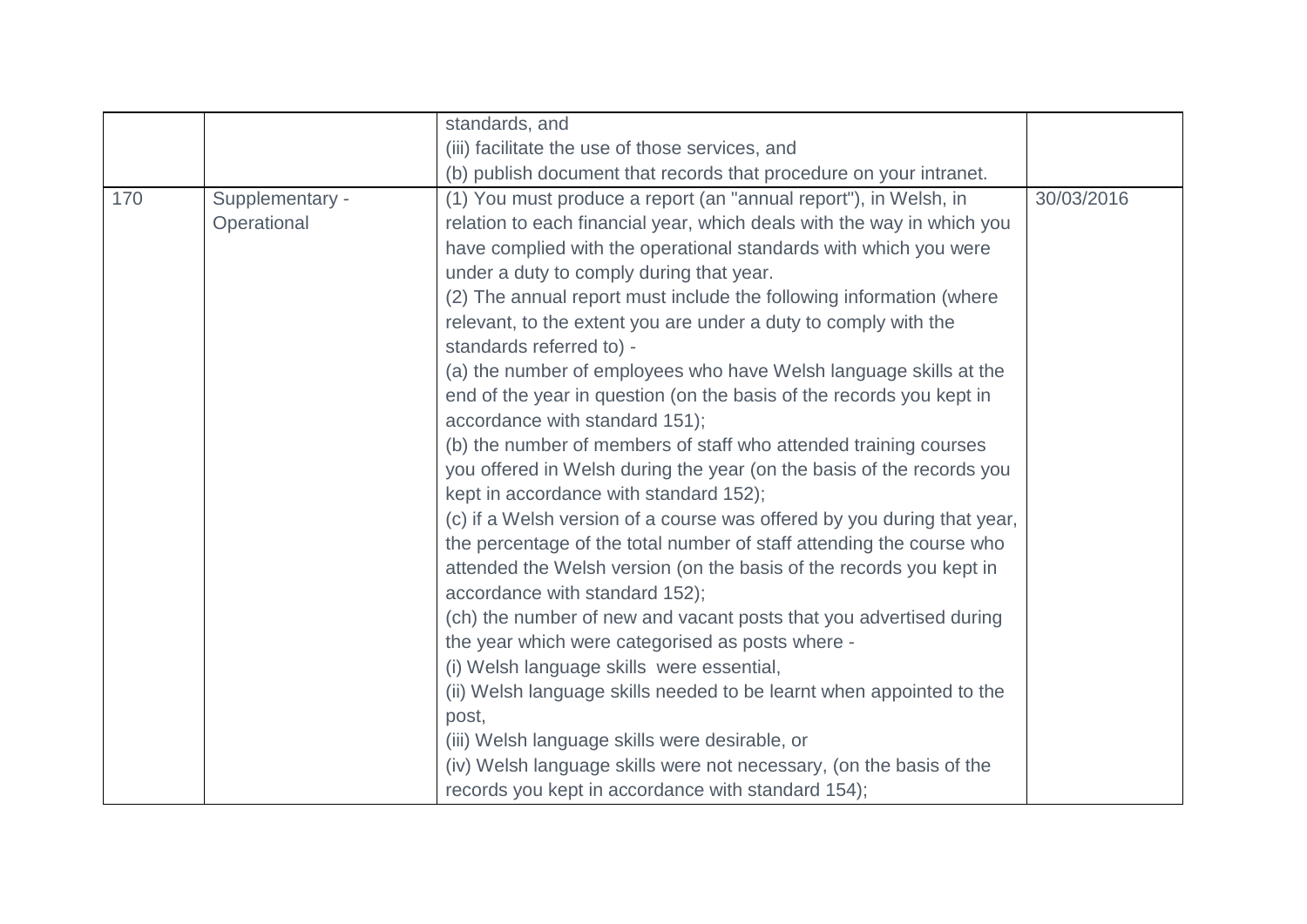|     |                                   | (d) the number of complaints that you received during that year which<br>related to your compliance with the operational standards with which<br>you were under a duty to comply.<br>(3) You must publish the annual report no later than 30 June<br>following the financial year to which the report relates.<br>(4) You must publicise the fact that you have published an annual<br>report.<br>(5) You must ensure that a current copy of your annual report is |            |
|-----|-----------------------------------|--------------------------------------------------------------------------------------------------------------------------------------------------------------------------------------------------------------------------------------------------------------------------------------------------------------------------------------------------------------------------------------------------------------------------------------------------------------------|------------|
|     |                                   | available -<br>(a) on your website, and<br>(b) in each of your offices that are open to the public.                                                                                                                                                                                                                                                                                                                                                                |            |
| 171 | Supplementary -<br>Operational    | You must publish a document on your website which explains how<br>you intend to comply with the operational standards with which you<br>are under a duty to comply.                                                                                                                                                                                                                                                                                                | 30/03/2016 |
| 172 | Supplementary -<br>Operational    | You must provide any information requested by the Welsh Language<br>Commissioner which relates to compliance with which you are under<br>a duty to comply.                                                                                                                                                                                                                                                                                                         | 30/03/2016 |
| 175 | Supplementary - Record<br>Keeping | You must ensure that a document which records the record keeping<br>standards with which you are under a duty to comply, and the extent<br>to which you are under a duty to comply with those standards, is<br>available -<br>(a) on your website, and<br>(b) in each of your offices that are open to the public.                                                                                                                                                 | 30/03/2016 |
| 176 | Supplementary - Record<br>Keeping | You must provide any records you kept in accordance with the record<br>keeping standards with which you are under a duty to comply to the<br>Welsh Language Commissioner, if the Commissioner asks for those<br>records.                                                                                                                                                                                                                                           | 30/03/2016 |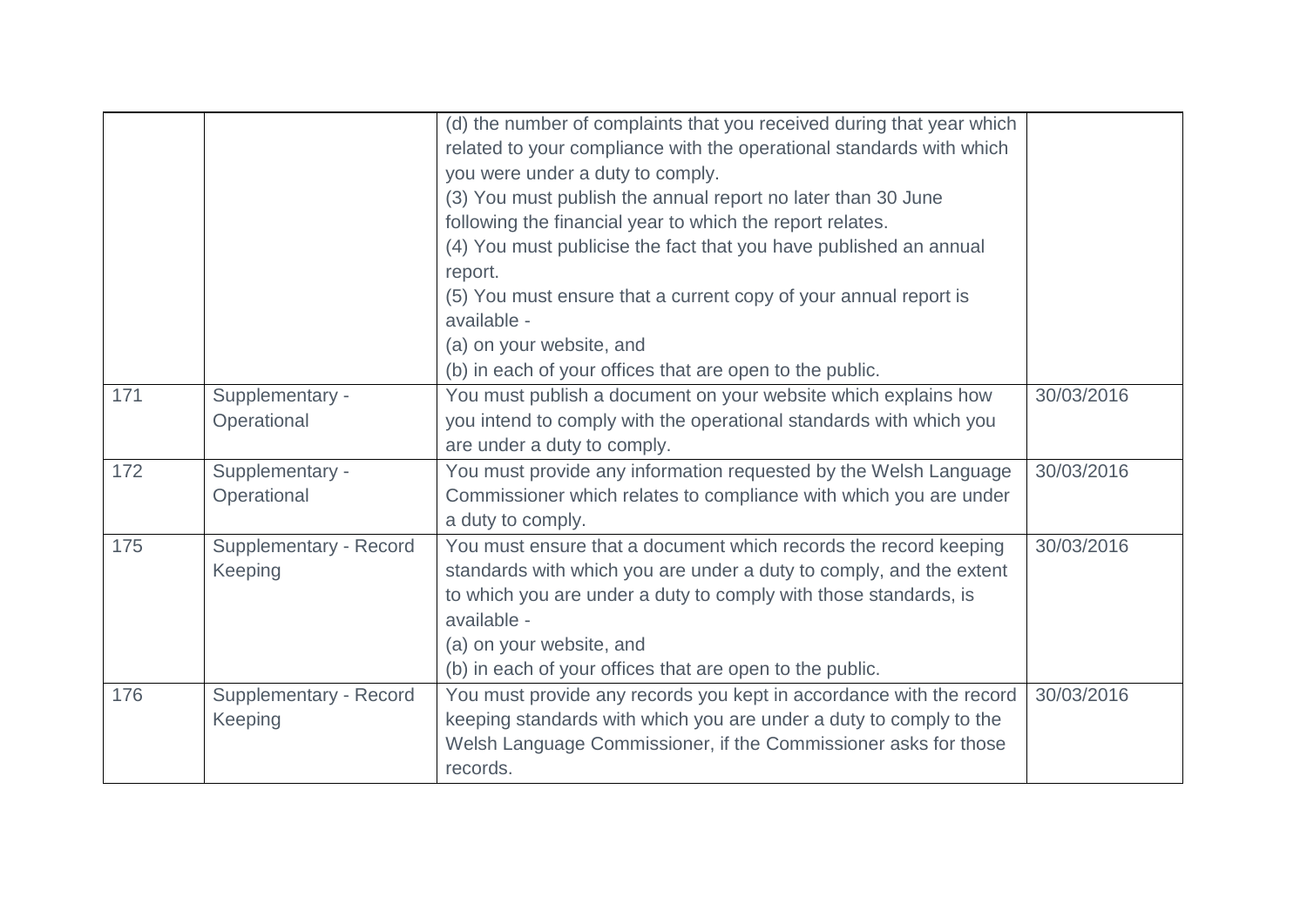| <b>Standard</b> | <b>Class of Standard</b> | <b>Standard</b>                                                                                                             | <b>Imposition</b> |
|-----------------|--------------------------|-----------------------------------------------------------------------------------------------------------------------------|-------------------|
| <b>Number</b>   |                          |                                                                                                                             | <b>Date</b>       |
| 13              | <b>Service Delivery</b>  | If you offer a Welsh language service on your main telephone<br>number (or numbers), on any helpline numbers or call centre | 30/09/2016        |
|                 |                          | numbers, the telephone number for the Welsh language service must                                                           |                   |
|                 |                          | be the same as for the corresponding English language service.                                                              |                   |
| 44              | <b>Service Delivery</b>  | If you produce the following documents, and they are available to the<br>public, you must produce them in Welsh -           | 30/09/2016        |
|                 |                          | (a) policies, strategies, annual reports and corporate plans;                                                               |                   |
|                 |                          | (b) guidelines and codes of practice;                                                                                       |                   |
|                 |                          | (c) consultation papers.                                                                                                    |                   |
| 51              | <b>Service Delivery</b>  | If you pre-enter information on a Welsh language version of a form                                                          | 30/09/2016        |
|                 |                          | (for example, before sending it to a member of the public in order for                                                      |                   |
|                 |                          | him or her to check the content or to fill in the remainder of the form),                                                   |                   |
|                 |                          | you must ensure that the information that you pre-enter is in Welsh.                                                        |                   |
| 101             | Operational              | You must ask each employee whether he or she wishes to receive                                                              | 30/09/2016        |
|                 |                          | any documents that outline his or her training needs or requirements                                                        |                   |
|                 |                          | in Welsh; and if that is the employee's wish you must provide any                                                           |                   |
|                 |                          | such documents to him or to her in Welsh.                                                                                   |                   |
| 102             | Operational              | You must ask each employee whether he or she wishes to receive                                                              | 30/09/2016        |
|                 |                          | any documents that outline his or her performance objectives in                                                             |                   |
|                 |                          | Welsh; and if that is the employee's wish you must provide any such                                                         |                   |
|                 |                          | documents to him or to her in Welsh.                                                                                        |                   |
| 103             | Operational              | You must ask each employee whether he or she wishes to receive                                                              | 30/09/2016        |
|                 |                          | any documents that outline or record his or her career plan in Welsh;                                                       |                   |
|                 |                          | and if that is the employee's wish you must provide any such                                                                |                   |

# **Standards required to comply with within a year.**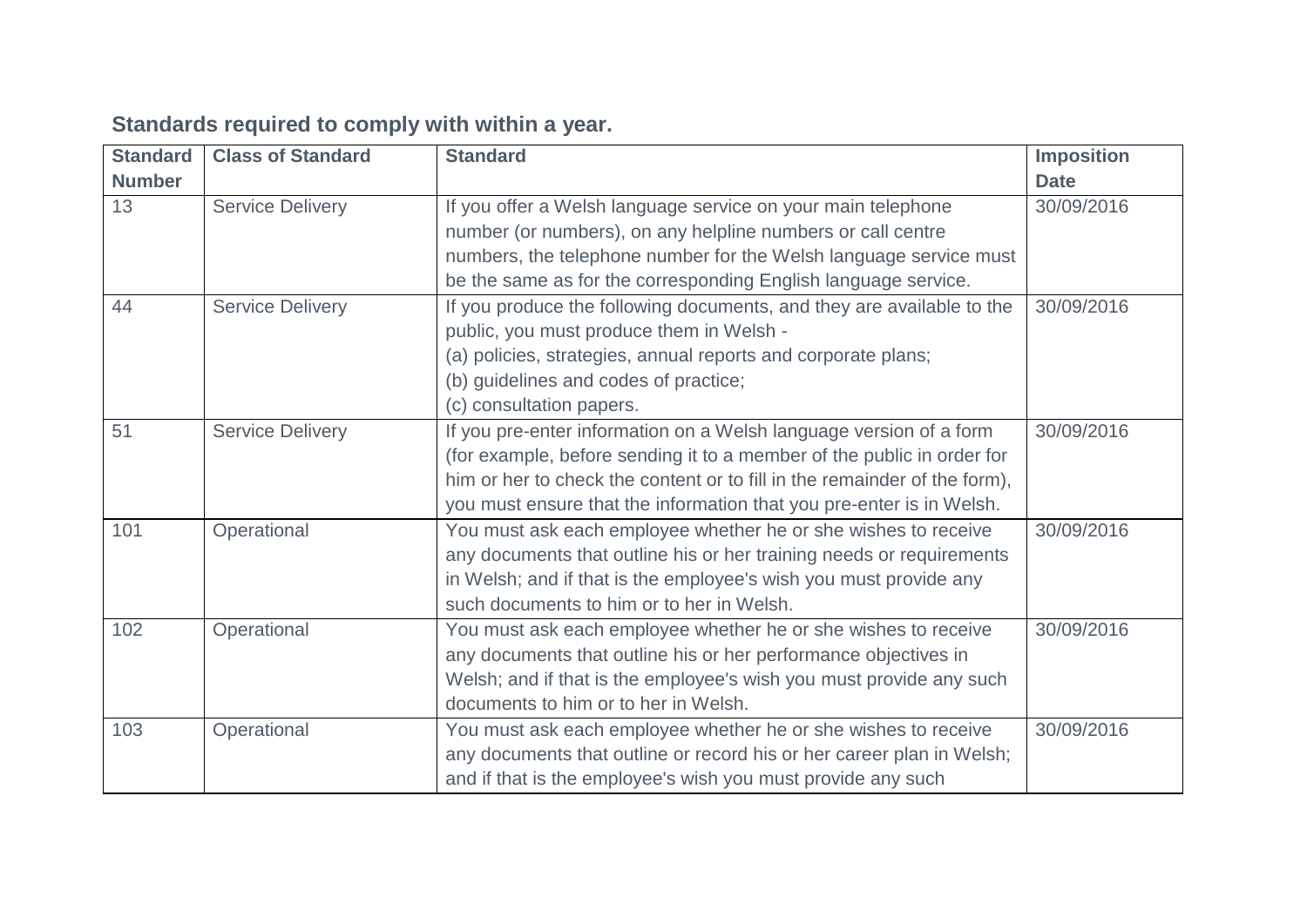|     |             | documents to him or to her in Welsh.                                  |            |
|-----|-------------|-----------------------------------------------------------------------|------------|
| 104 | Operational | You must ask each employee whether he or she wishes to receive        | 30/09/2016 |
|     |             | any forms that record and authorise -                                 |            |
|     |             | (a) annual leave,                                                     |            |
|     |             | (b) absences from work, and                                           |            |
|     |             | (c) flexible working hours,                                           |            |
|     |             | in Welsh; and if that is an employee's wish, you must provide any     |            |
|     |             | such forms to him or to her in Welsh.                                 |            |
| 123 | Operational | You must ensure that each time you publish a new intranet page or     | 30/09/2016 |
|     |             | amend a page -                                                        |            |
|     |             | (a) the text of that page is available in Welsh,                      |            |
|     |             | (b) any Welsh language version of that page is fully functional, And  |            |
|     |             | (c) the Welsh language is treated no less favourably than the English |            |
|     |             | language in relation to the text of that page.                        |            |
| 128 | Operational | You must provide training in Welsh in the following areas, if you     | 30/09/2016 |
|     |             | provide such training in English -                                    |            |
|     |             | (a) recruitment and interviewing;                                     |            |
|     |             | (b) performance management;                                           |            |
|     |             | (c) complaints and disciplinary procedures;                           |            |
|     |             | (ch) induction;                                                       |            |
|     |             | (d) dealing with the public; and                                      |            |
|     |             | (dd) health and safety.                                               |            |
| 129 | Operational | You must provide training (in Welsh) on using Welsh effectively in -  | 30/09/2016 |
|     |             | (a) meetings;                                                         |            |
|     |             | (b) interviews; and                                                   |            |
|     |             | (c) complaints and disciplinary procedures.                           |            |
| 145 | Promotion   | You must produce, and publish on your website, a 5-year strategy      | 30/09/2016 |
|     |             | that sets out how you propose to promote the Welsh language and to    |            |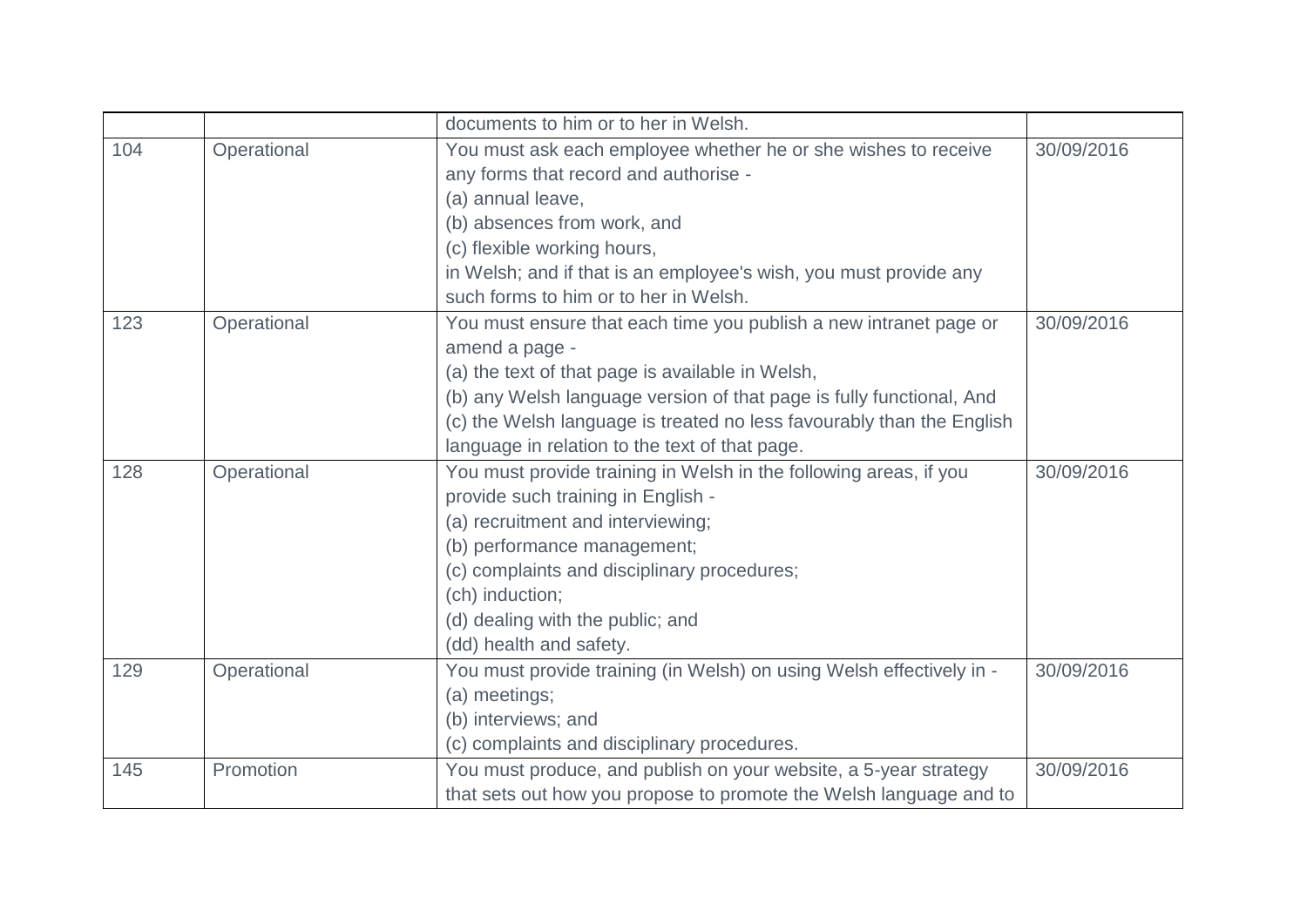|     |                              | facilitate the use of the Welsh language more widely in your area;<br>and the strategy must include (amongst other matters) -<br>(a) a target (in terms of the percentage of speakers in your area) for<br>increasing or maintaining the number of Welsh speakers in your area<br>by the end of the 5 year period concerned, and<br>(b) a statement setting out how you intend to reach that target;<br>and you must review the strategy and publish a revised version on<br>your website within 5 years of publishing a strategy (or of publishing<br>a revised strategy). |            |
|-----|------------------------------|-----------------------------------------------------------------------------------------------------------------------------------------------------------------------------------------------------------------------------------------------------------------------------------------------------------------------------------------------------------------------------------------------------------------------------------------------------------------------------------------------------------------------------------------------------------------------------|------------|
| 146 | Promotion                    | Five years after publishing a strategy in accordance with standard<br>145 you must -<br>(a) assess to what extent you have followed that strategy and have<br>reached the target set by it, and<br>(b) publish that assessment on your website, ensuring that it contains<br>the following information -<br>(i) the number of Welsh speakers in your area, and the age of those<br>speakers;<br>(ii) a list of the activities that you have arranged or funded during the<br>previous 5 years in order to promote the use of the Welsh language.                            | 30/09/2016 |
| 152 | <b>Record Keeping</b>        | You must keep a record, for each financial year of -<br>(a) the number of members of staff who attended training courses<br>offered by you in Welsh (in accordance with standard 128), and<br>(b) if a Welsh version of a course was offered by you in accordance<br>with standard 128, the percentage of the total number of staff<br>attending the course who attended that version.                                                                                                                                                                                      | 30/09/2016 |
| 173 | Supplementary -<br>Promotion | You must ensure that a document which records the promotion<br>standards with which you are under a duty to comply, and the extent<br>to which you are under a duty to comply with those standards, is                                                                                                                                                                                                                                                                                                                                                                      | 30/09/2016 |